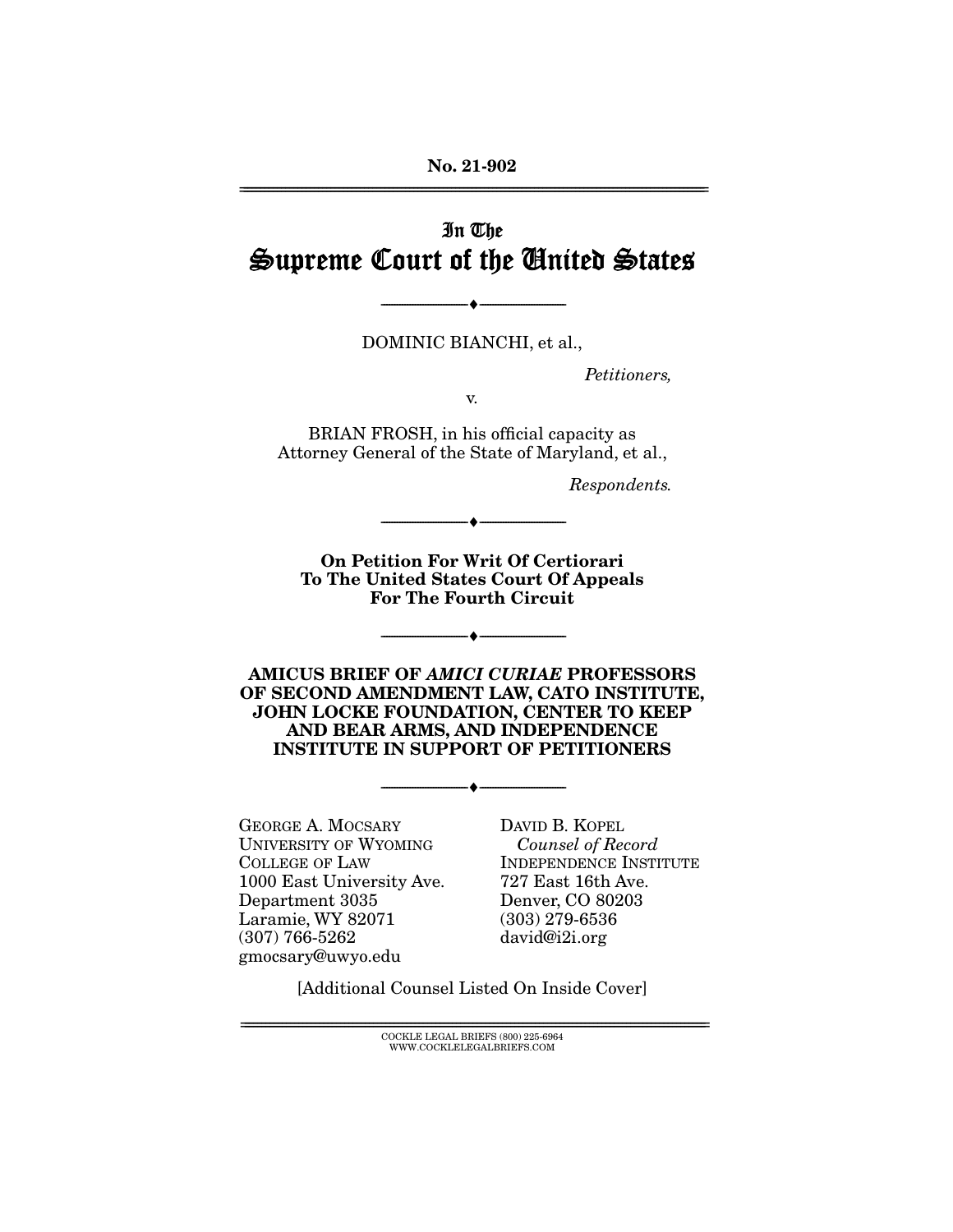TREVOR BURRUS ILYA SHAPIRO CATO INSTITUTE 1000 Mass. Ave. NW Washington, DC 20001  $(202) 842 - 0200$ tburrus@cato.org

CODY J. WISNIEWSKI CENTER TO KEEP AND BEAR ARMS 2596 S. Lewis Way Lakewood, CO 80237 (303) 292-2021 cody@mslegal.org

JON GUZE\* JOHN LOCKE FOUNDATION 4800 Six Forks Rd. Suite 220 Raleigh, NC 27609 (919) 828-3876 jguze@lockehq.org \*Not admitted in this Court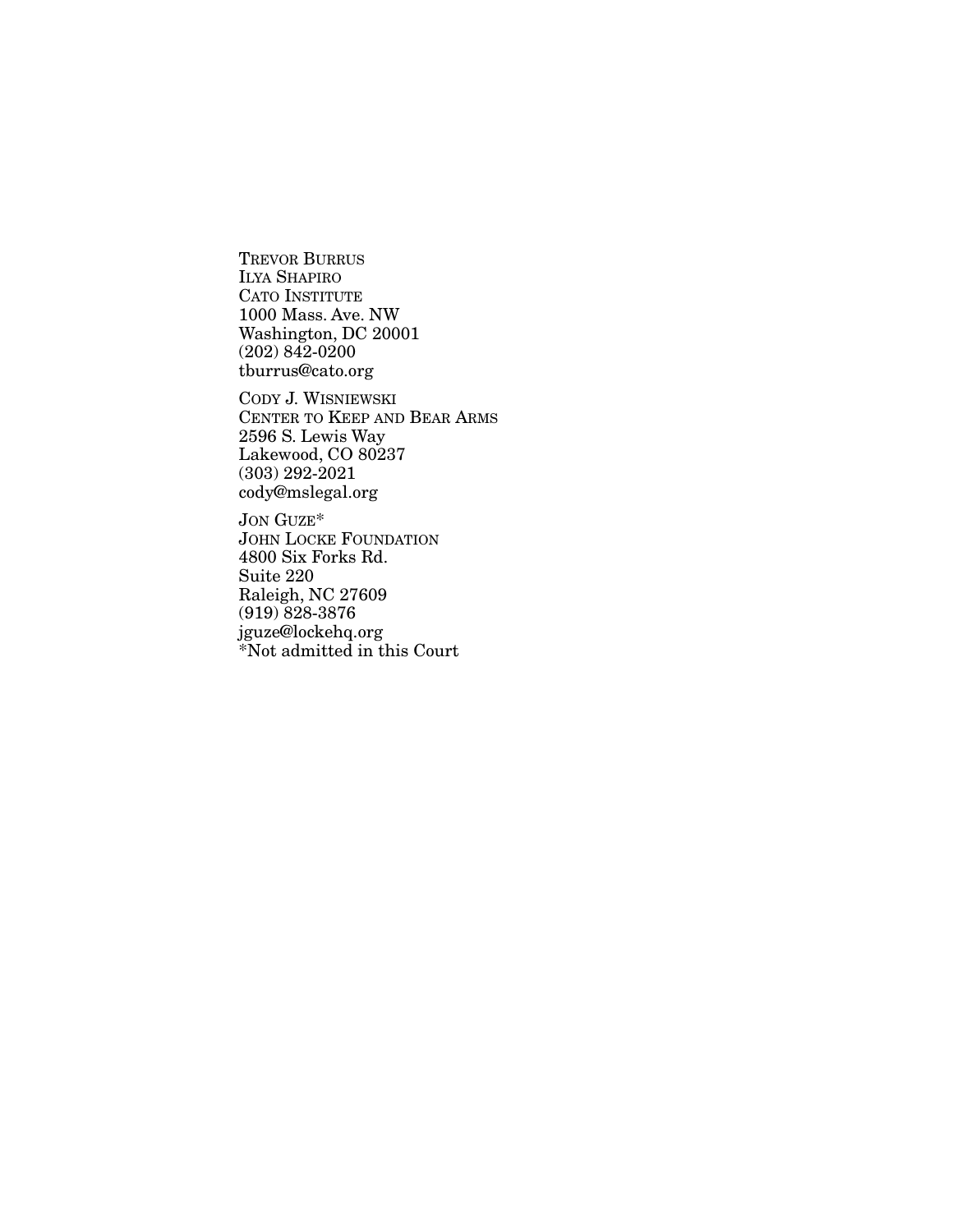# TABLE OF CONTENTS

| ۰, |
|----|
|----|

|      |                                                                                                                                                                                     | $\mathbf{i}$ |
|------|-------------------------------------------------------------------------------------------------------------------------------------------------------------------------------------|--------------|
|      |                                                                                                                                                                                     | iii          |
|      | STATEMENT OF AMICI CURIAE                                                                                                                                                           | 1            |
|      | SUMMARY OF ARGUMENT                                                                                                                                                                 | 3            |
|      |                                                                                                                                                                                     | 4            |
| I.   | The Circuit Court majorities upholding ri-<br>fle bans are self-contradictory and con-<br>trary to this Court's precedents                                                          | 4            |
|      | A. The Fourth Circuit's test contravenes<br>this Court's Staples precedent, and<br>would have allowed prohibition of<br>most long guns used in colonial and<br>Founding-era America | 4            |
|      | The Seventh Circuit's test contradicts<br>$\rm B$ .<br>this Court's Caetano precedent, and it-                                                                                      | 7            |
|      | The feeble version of intermediate<br>$C_{\cdot}$<br>scrutiny employed by the Second Cir-<br>cuit would have made Heller come out                                                   | 10           |
| II.  | Means-ends scrutiny is inapplicable to the<br>prohibition of constitutionally protected                                                                                             | 13           |
| III. | The correct understanding of arms "in                                                                                                                                               | 17           |
|      |                                                                                                                                                                                     |              |

i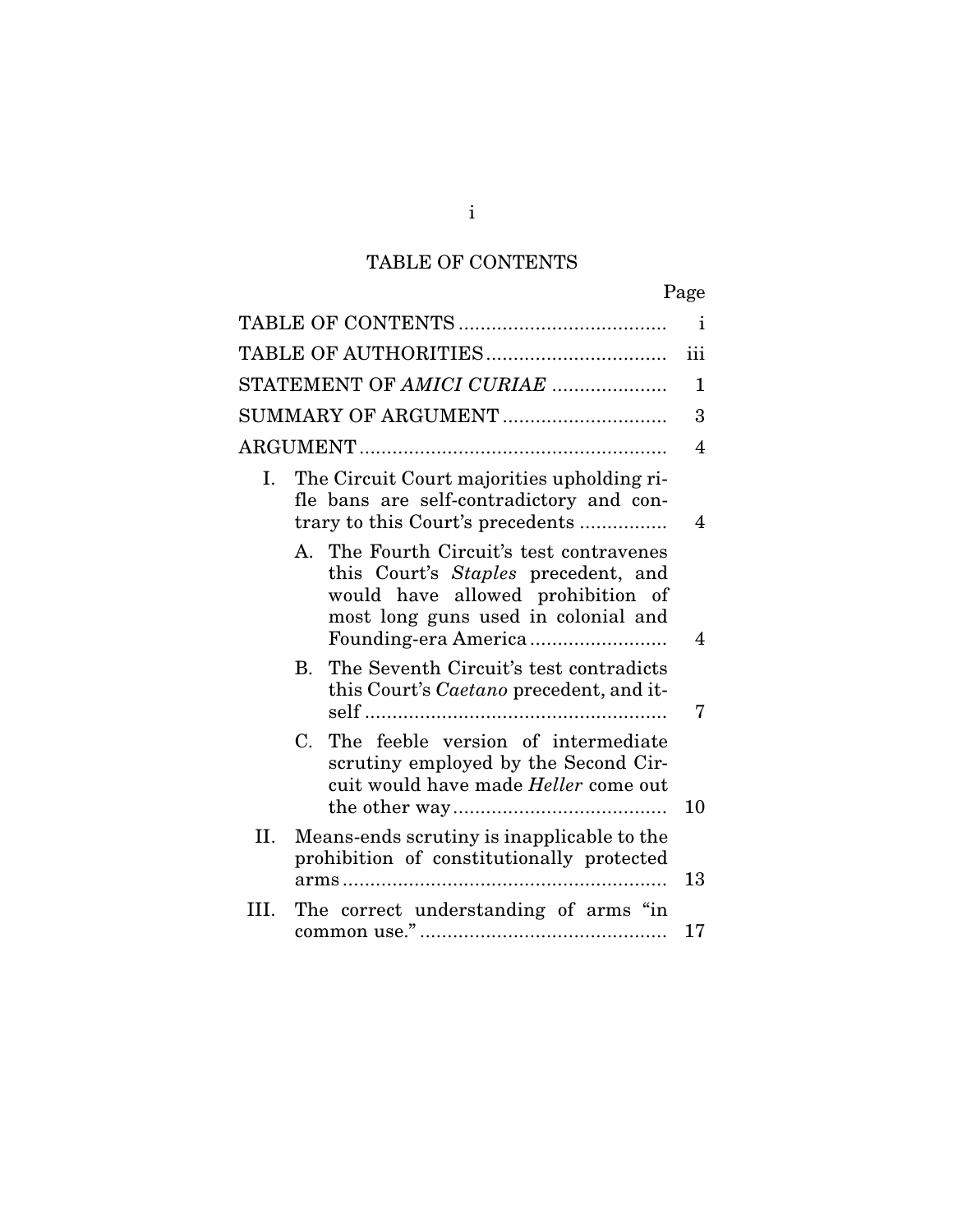## TABLE OF CONTENTS—Continued

# Page

|    | A. All bearable arms are presumptively                                                                                       | 17 |
|----|------------------------------------------------------------------------------------------------------------------------------|----|
|    | B. The presumption is rebutted by proof<br>that an arm is "dangerous and unu-                                                | 17 |
| C. | By every lower court measure of "com-<br>mon," the rifles banned by Maryland                                                 |    |
|    |                                                                                                                              | 18 |
|    |                                                                                                                              | 18 |
|    | 2. Number of jurisdictions                                                                                                   | 19 |
|    |                                                                                                                              | 20 |
|    | D. The level of generality for assessing                                                                                     | 21 |
|    | E. Law-abiding citizens, not the courts, de-<br>cide which common arms are appropri-<br>ate for their personal circumstances | 25 |
| F. | "Common use" is not limited to self-<br>defense; it includes all lawful purposes                                             | 26 |
|    |                                                                                                                              | 28 |
|    |                                                                                                                              |    |

### ii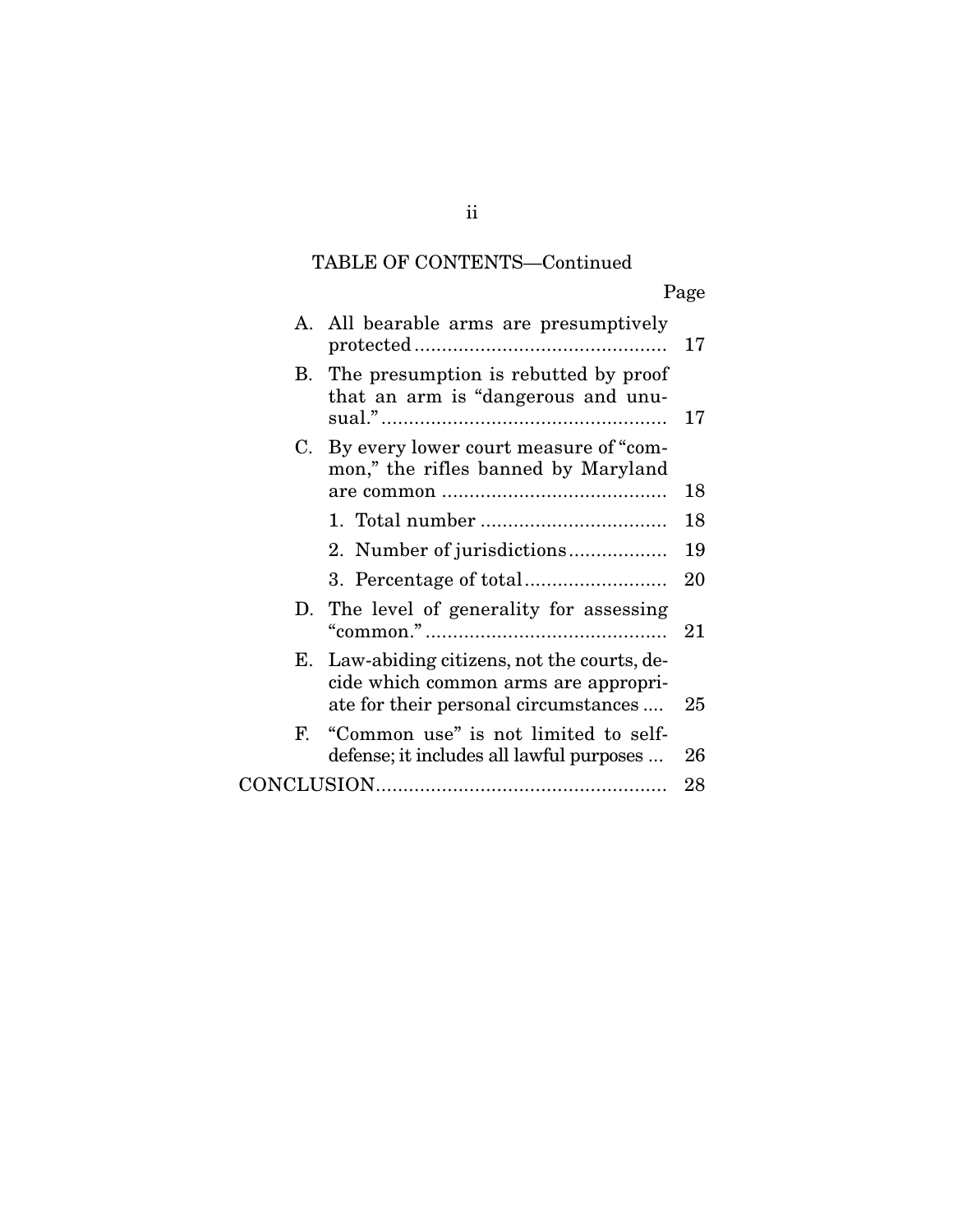## TABLE OF AUTHORITIES

Page

SUPREME COURT CASES

| Arizona v. Washington, 434 U.S. 497 (1978)16                                                  |
|-----------------------------------------------------------------------------------------------|
| Caetano v. Massachusetts, 577 U.S. 411 (2016)  passim                                         |
| City of Los Angeles v. Alameda Books, 535 U.S.                                                |
| Corp. of Presiding Bishop of Church of Jesus<br>Christ of Latter-day Saints v. Amos, 483 U.S. |
| District of Columbia v. Heller, 554 U.S. 570<br>$(2008) \dots 12008$                          |
| Frisby v. Schultz, 487 U.S. 474 (1989) 12                                                     |
| Hosanna-Tabor Evang. Lutheran Church &<br>Sch. v. EEOC, 565 U.S. 171 (2012)15                 |
| Kennedy v. Louisiana, 554 U.S. 407 (2008)16                                                   |
| Loretto v. Telep. Manhattan CATV Corp., 458                                                   |
|                                                                                               |
| Marks v. United States, 430 U.S. 188 (1977)12                                                 |
| McCullen v. Coakley, 574 U.S. 464 (2014)13                                                    |
| McDaniel v. Paty, 435 U.S. 618 (1978)16                                                       |
| McDonald v. City of Chicago, 561 U.S. 742                                                     |
| New York v. United States, 505 U.S. 144 (1992)16                                              |
| Staples v. United States, 511 U.S. 600 (1994) 4, 5                                            |
| United States v. Booker, 543 U.S. 220 (2005)16                                                |

iii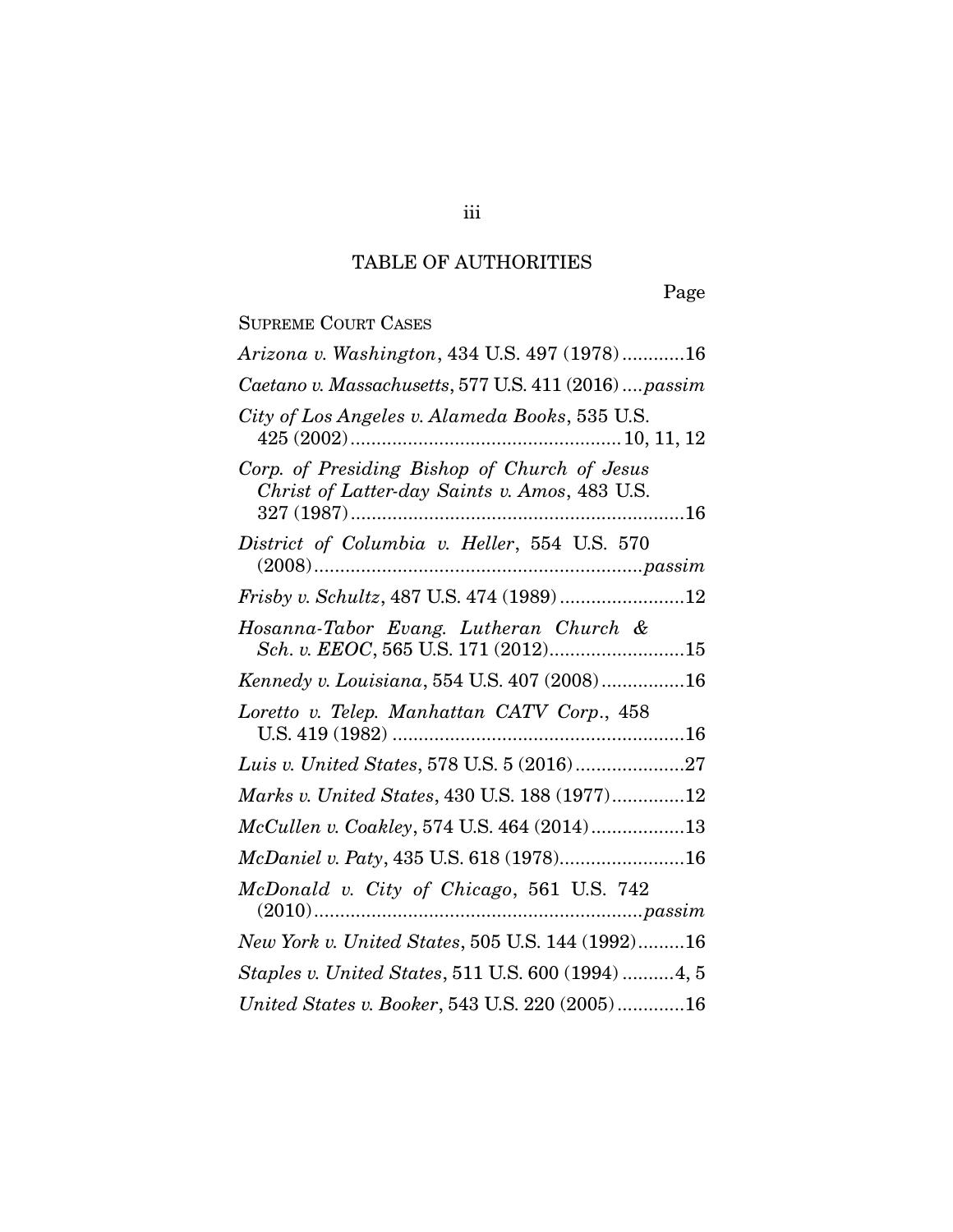iv

| United States v. Miller, 307 U.S. 174 (1939) 14 |  |
|-------------------------------------------------|--|
|                                                 |  |
| Ward v. Rock Against Racism, 491 U.S. 781       |  |
|                                                 |  |

## OTHER CASES

| Andrews v. State, 50 Tenn. 165 (1871) 26, 27                                                        |
|-----------------------------------------------------------------------------------------------------|
| Ezell v. City of Chicago, 651 F.3d 684 (7th Cir.                                                    |
| Ezell v. City of Chicago, 846 F.3d 888 (7th Cir.                                                    |
| Friedman v. City of Highland Park, 784 F.3d 406                                                     |
| Heller v. District of Columbia, 670 F.3d 1244<br>(D.C. Cir. 2011) ("Heller II")  19, 20, 25, 26, 27 |
| Hollis v. Lynch, 827 F.3d 436 (5th Cir. 2016)18                                                     |
| Kolbe v. Hogan, 849 F.3d 114 (4th Cir. 2017) (en                                                    |
| New York State Rifle & Pistol Ass'n, Inc. v.<br>Cuomo, 804 F.3d 242 (2d Cir. 2015)                  |
| United States v. Hughley, 691 F. Appx. 278 (8th                                                     |
| Worman v. Healey, 922 F.3d 26 (1st Cir.                                                             |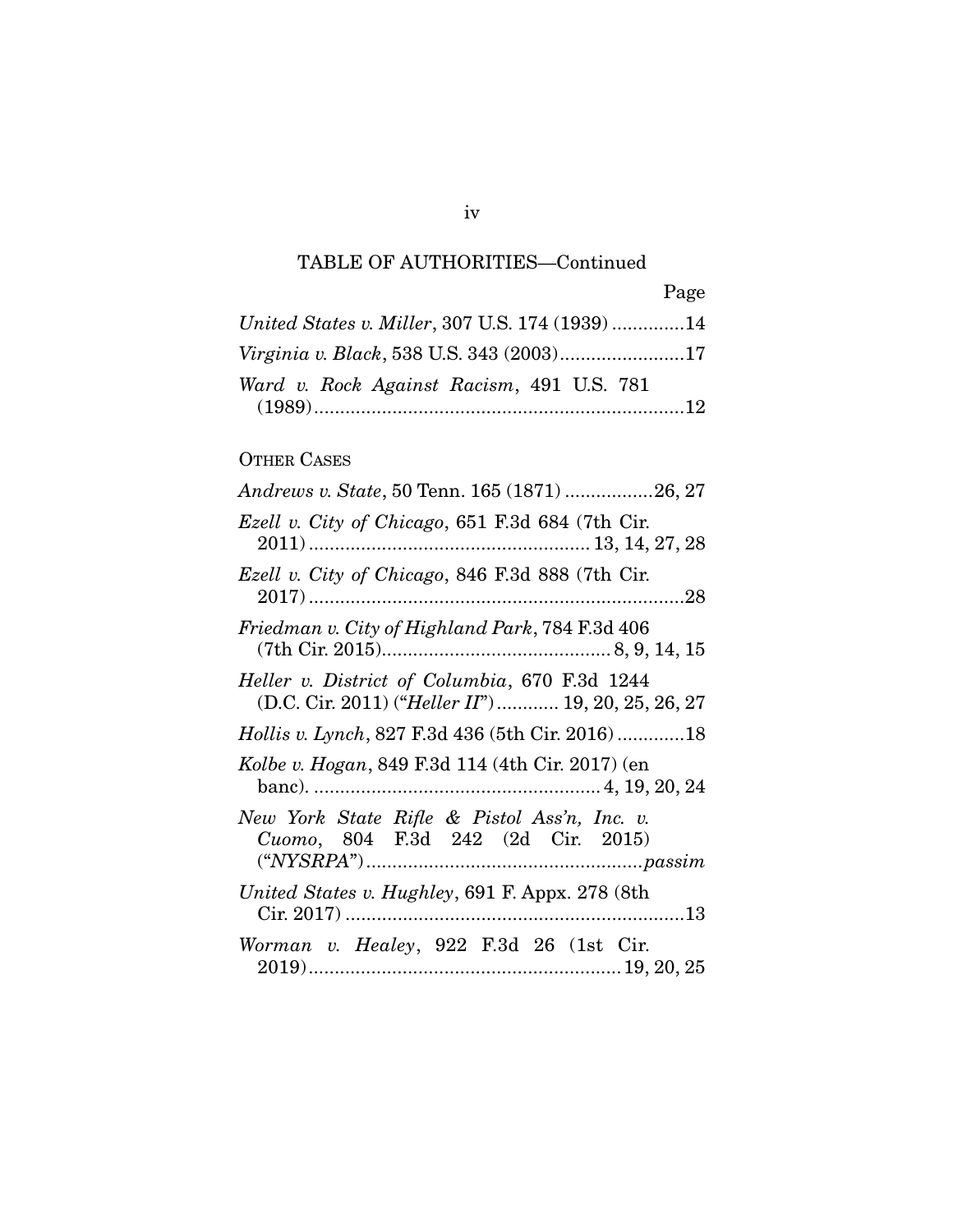Page

U.S. CONSTITUTION

### BOOKS

| AHEARN, BILL, MUSKETS OF THE REVOLUTION AND<br>THE FRENCH AND INDIAN WARS (2005) 5                                                                                             |  |
|--------------------------------------------------------------------------------------------------------------------------------------------------------------------------------|--|
| BLACK'S LAW DICTIONARY (6th ed. 1990)17                                                                                                                                        |  |
| BROWN M.L., FIREARMS IN COLONIAL AMERICA:<br>THE IMPACT OF HISTORY AND TECHNOLOGY,                                                                                             |  |
| GEORGE, J.N., ENGLISH GUNS AND RIFLES (1999)6                                                                                                                                  |  |
| GRINSLADE, TOM, FLINTLOCK FOWLERS: THE FIRST                                                                                                                                   |  |
| HELD, ROBERT, THE AGE OF FIREARMS: A PICTO-                                                                                                                                    |  |
| NICHOLAS J. JOHNSON, DAVID B. KOPEL, GEORGE<br>A. MOCSARY, E. GREGORY WALLACE, & DONALD<br>E. KILMER, FIREARMS LAW AND THE SECOND<br>AMENDMENT: REGULATION, RIGHTS, AND POLICY |  |
|                                                                                                                                                                                |  |

v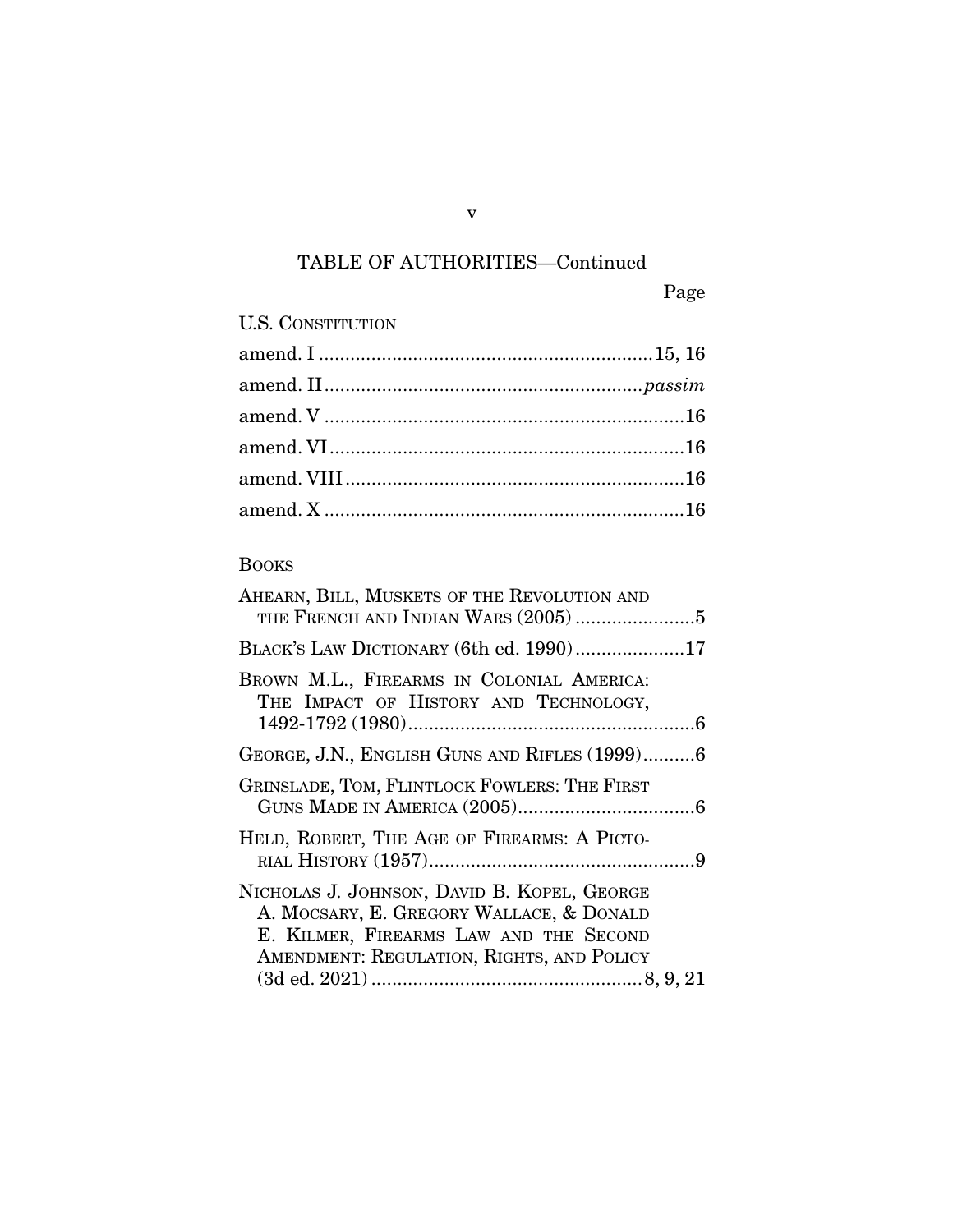|                                                                                             | Page |
|---------------------------------------------------------------------------------------------|------|
| KENNETT, LEE & JAMES LAVERNE ANDERSON, THE<br>GUN IN AMERICA: THE ORIGINS OF A NATIONAL     |      |
| MULLINS JIM, OF SORTS FOR PROVINCIALS: AMERI-<br>CAN WEAPONS OF THE FRENCH AND INDIAN WAR   |      |
| PETERSON, HAROLD L., ARMS AND ARMOR IN COLO-<br>NIAL AMERICA 1526-1783 (Dover 2000) (Smith- |      |

## LAW REVIEW ARTICLES

| Kopel, David B. & Joseph G.S. Greenlee, The<br>Federal Circuits' Second Amendment Doc-<br>trines, 61 Sr. Louis U. L.J. 193 (2017)27, 28 |  |
|-----------------------------------------------------------------------------------------------------------------------------------------|--|
| Lund, Nelson, Second Amendment Standards of<br>Review in a Heller World, 39 FORDHAM URBAN                                               |  |
| <b>OTHER AUTHORITIES</b>                                                                                                                |  |
|                                                                                                                                         |  |
| Exhibit A, Plaintiffs' motion for summary judg-<br>ment in Parker v. District of Columbia, 311                                          |  |
| Petition for Writ of Certiorari, <i>Bianchi v. Frosh</i> ,                                                                              |  |

No. 21-1255 .......................................... 5, 7, 20, 23, 26

vi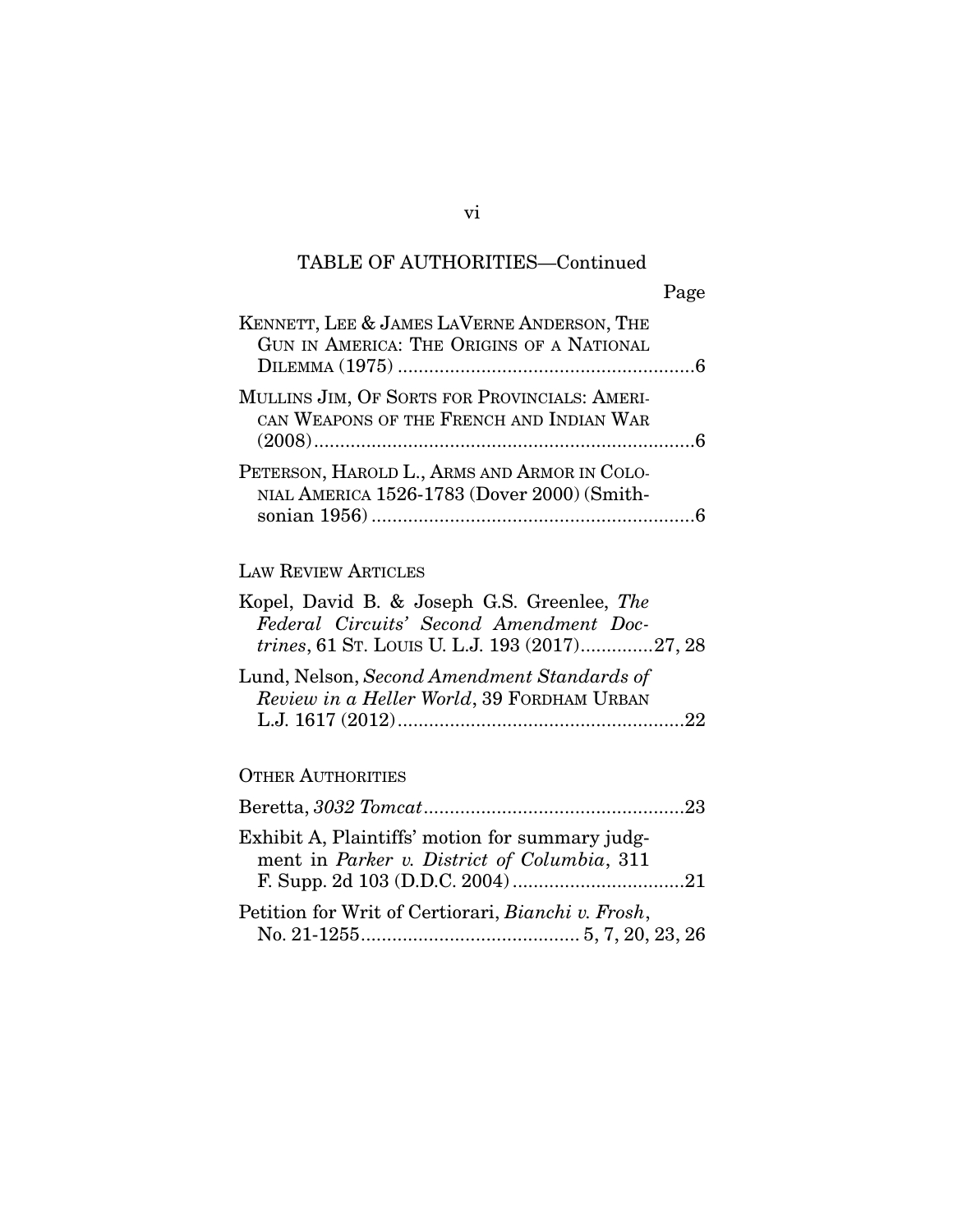|                                                        | Page |
|--------------------------------------------------------|------|
| Respondent's Brief, <i>Bianchi v. Frosh</i> , 858 Fed. |      |
| The Well-Armed Woman, Racking the Slide on             |      |
|                                                        |      |

### vii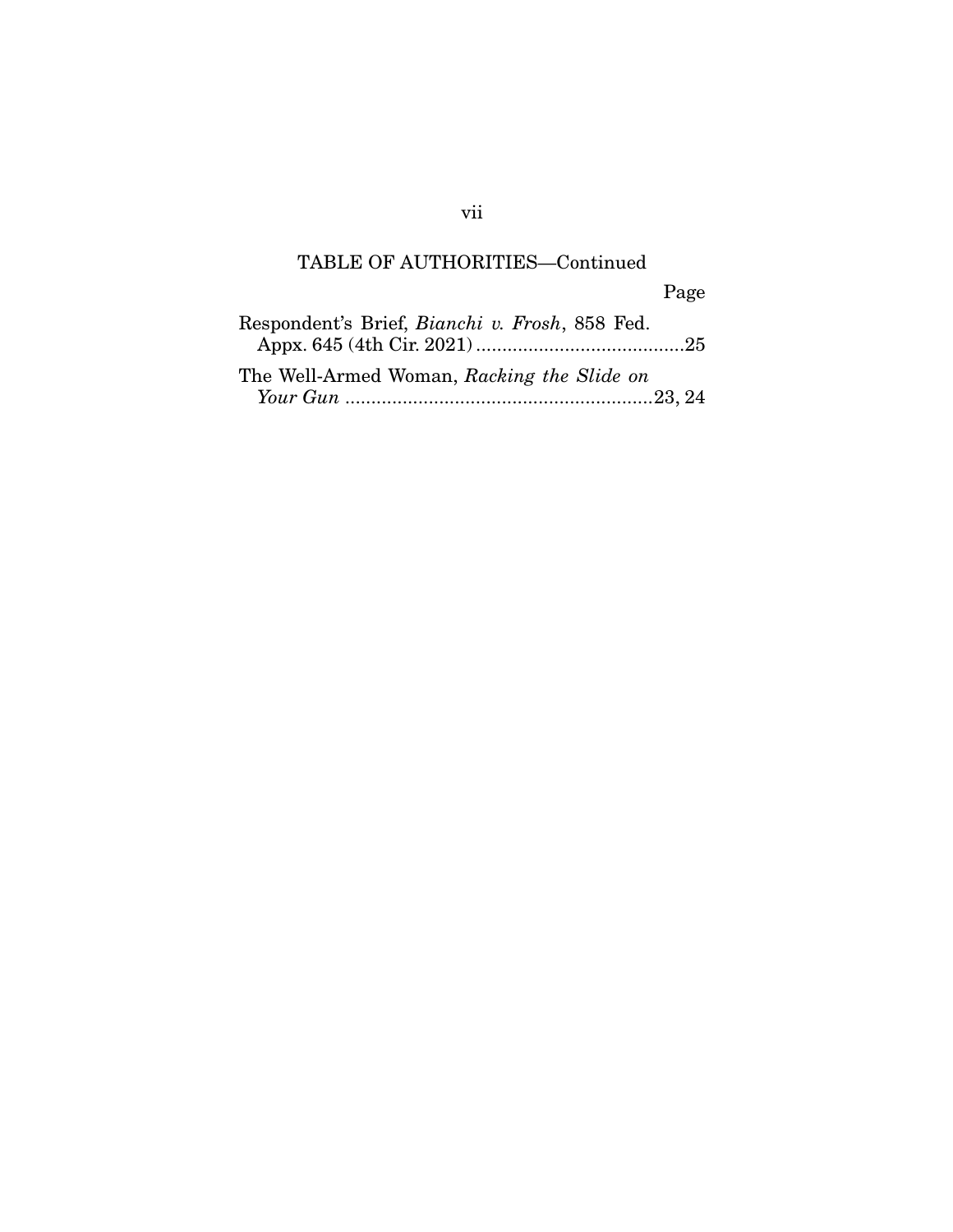#### **STATEMENT OF** *AMICI CURIAE*<sup>1</sup>

 *Amici* **professors** are law professors who teach and write on the Second Amendment: Randy Barnett (Georgetown), Royce Bardondes (Missouri), Robert Cottrol (George Washington), Nicholas Johnson (Fordham), Donald Kilmer (Lincoln), David Kopel (Denver), Joyce Malcolm (George Mason), George Mocsary (Wyoming), Joseph Muha (Akron), Joseph Olson (Mitchell Hamline, emeritus), Michael O'Shea (Oklahoma City), and Glenn Reynolds (Tennessee). Many of them were cited by this Court in *District of Columbia v. Heller* and *McDonald v. City of Chicago*. Their amicus brief in *New York State Rifle & Pistol Association v. City of New York* was cited by Justice Alito's dissent. Oft-cited by lower courts as well, these professors include authors of the first law school textbook on the Second Amendment, as well as many other books and law review articles on the subject. They are further described at https://davekopel.org/Briefs/Bianchi/professorbios.pdf.

<sup>&</sup>lt;sup>1</sup> No counsel for a party in this case authored this brief in whole or part. No party or counsel for a party contributed money intended to fund the preparation or submission of this brief. No person other than *amici* and their members contributed money intended to fund the preparation or submission of this brief. Professor Mocsary provides consultation and research services to Plaintiff Firearms Policy Coalition pursuant to a fixed-fee quarterly retainer. Under that agreement, he is expected to provide approximately 20 hours of time to said Plaintiff. The instant matter does not fall under that agreement. No time spent on this brief by Professor Mocsary has been, or will be, reported to said Plaintiff under that retainer. All parties were given 10 day notice and have consented to the filing of this brief.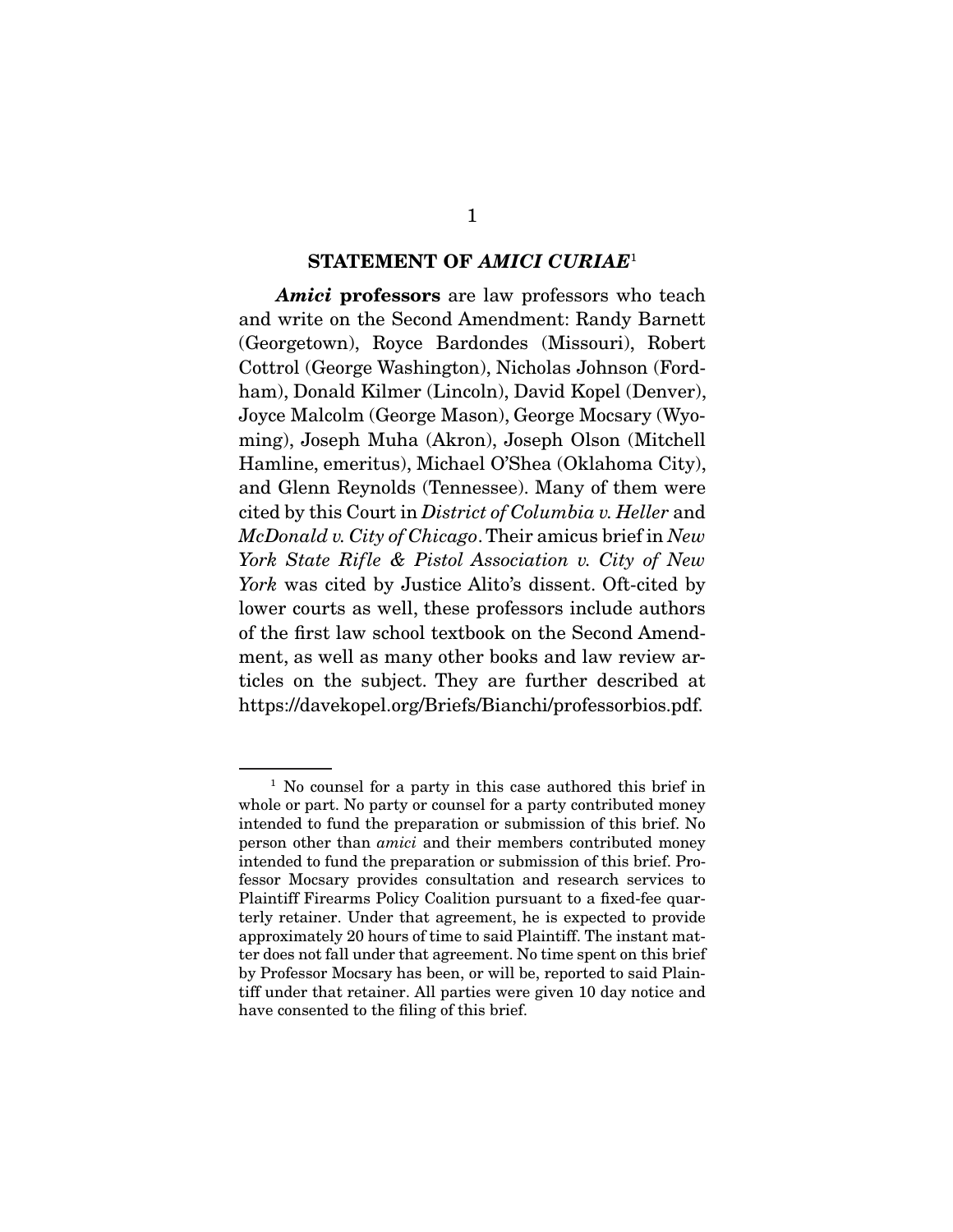**Cato Institute** is a nonpartisan public policy research foundation that advances the principles of individual liberty, free markets, and limited government. Cato's Robert A. Levy Center for Constitutional Studies was founded in 1989 to restore the principles of constitutional government that are the foundation of liberty.

**John Locke Foundation** was founded in 1990 as an independent, nonprofit think tank. It employs research, journalism, and outreach to promote Locke's vision: responsible citizens, strong families, successful communities, individual liberty, and limited constitutional government.

**Center to Keep and Bear Arms** is a project of the Mountain States Legal Foundation (MSLF), a Colorado-based nonprofit, public interest legal foundation. MSLF was founded in 1977 to defend the Constitution, protect private property rights, and advance economic liberty. The Center was established in 2020 to advance litigation in protection of all Americans' natural right to self-defense.

**Independence Institute** was founded in 1985, dedicated to the eternal truths of the Declaration of Independence. It is a nonprofit, nonpartisan  $501(c)(3)$  educational organization. The Institute has long been a nationally recognized research center on firearms law and policy.

 $\overbrace{\hspace{2.5cm}}^{\bullet}$   $\overbrace{\hspace{2.5cm}}^{\bullet}$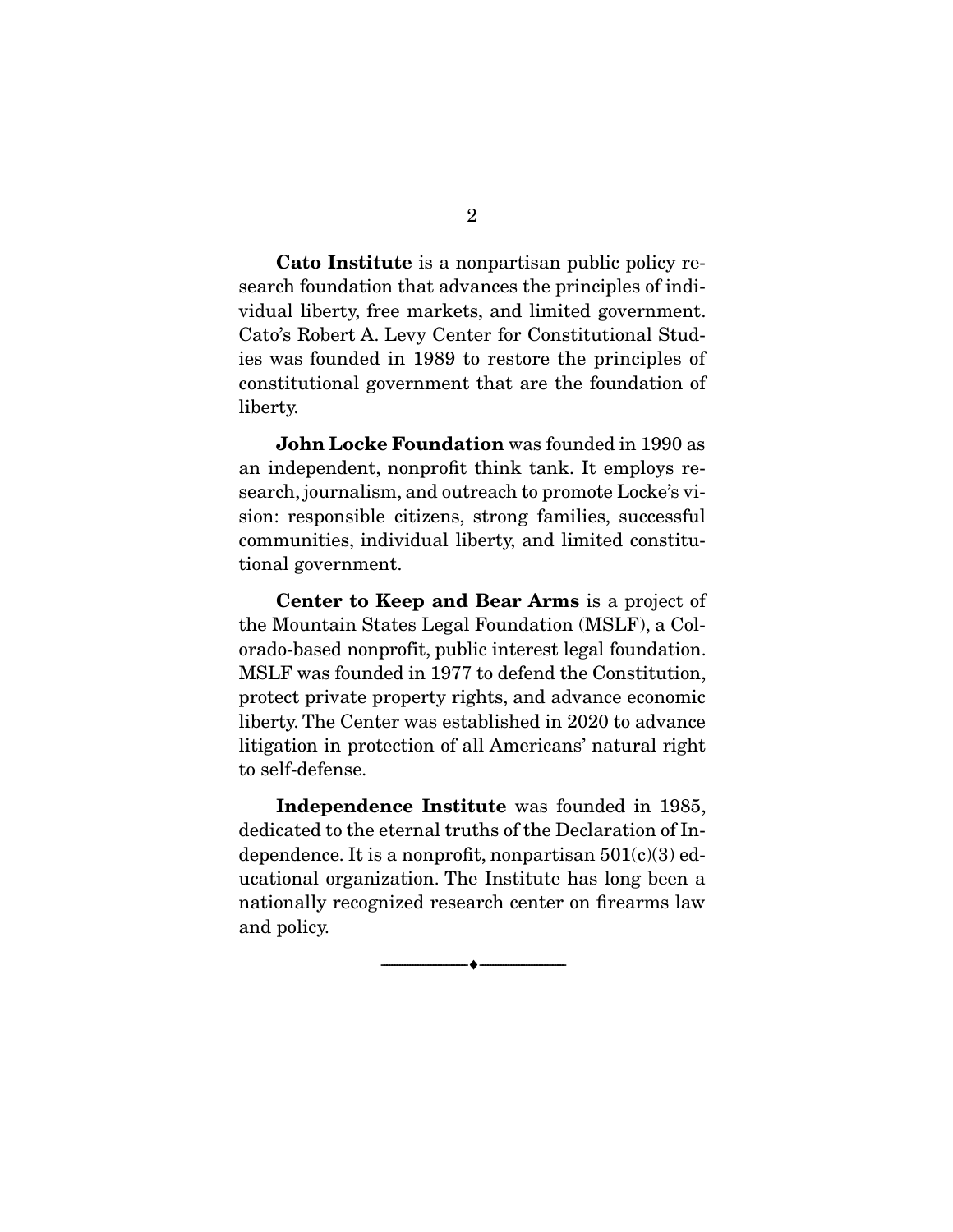#### **SUMMARY OF ARGUMENT**

Circuit court decisions upholding rifle bans like those in this case rely on untenable reasoning. The Fourth Circuit's rule, at issue here, would authorize prohibiting the most common arms of the colonial and Founding periods: the all-in-one American long gun that was made for hunting, personal defense, and militia use.

 The Seventh Circuit purported to favor arms like those of the Founding Era. Yet the court upheld a ban on self-loading firearms, a type that preceded the Second Amendment by a century-and-a-half.

 The Second Circuit employed an especially unfavorable version of intermediate scrutiny that considers only the government's evidence, and that does not consider less restrictive alternatives. The First Circuit second-guessed law-abiding citizens' personal choices of common defensive arms.

 All four of this Court's Second Amendment precedents on arms bans—*Caetano*, *Heller*, *McDonald*, and *Miller*—eschewed means-ends balancing. This Court's approach has always been categorial.

 The rifles at issue here are "in common use," as lower courts have acknowledged. "Common use" is not determined by how often a gun is fired in self-defense. "Common use" encompasses all lawful uses, including hunting and self-defense. Arms bans do not become constitutional if they slice protected classes of arms into smaller subclasses. Dick Heller's 9-shot .22 caliber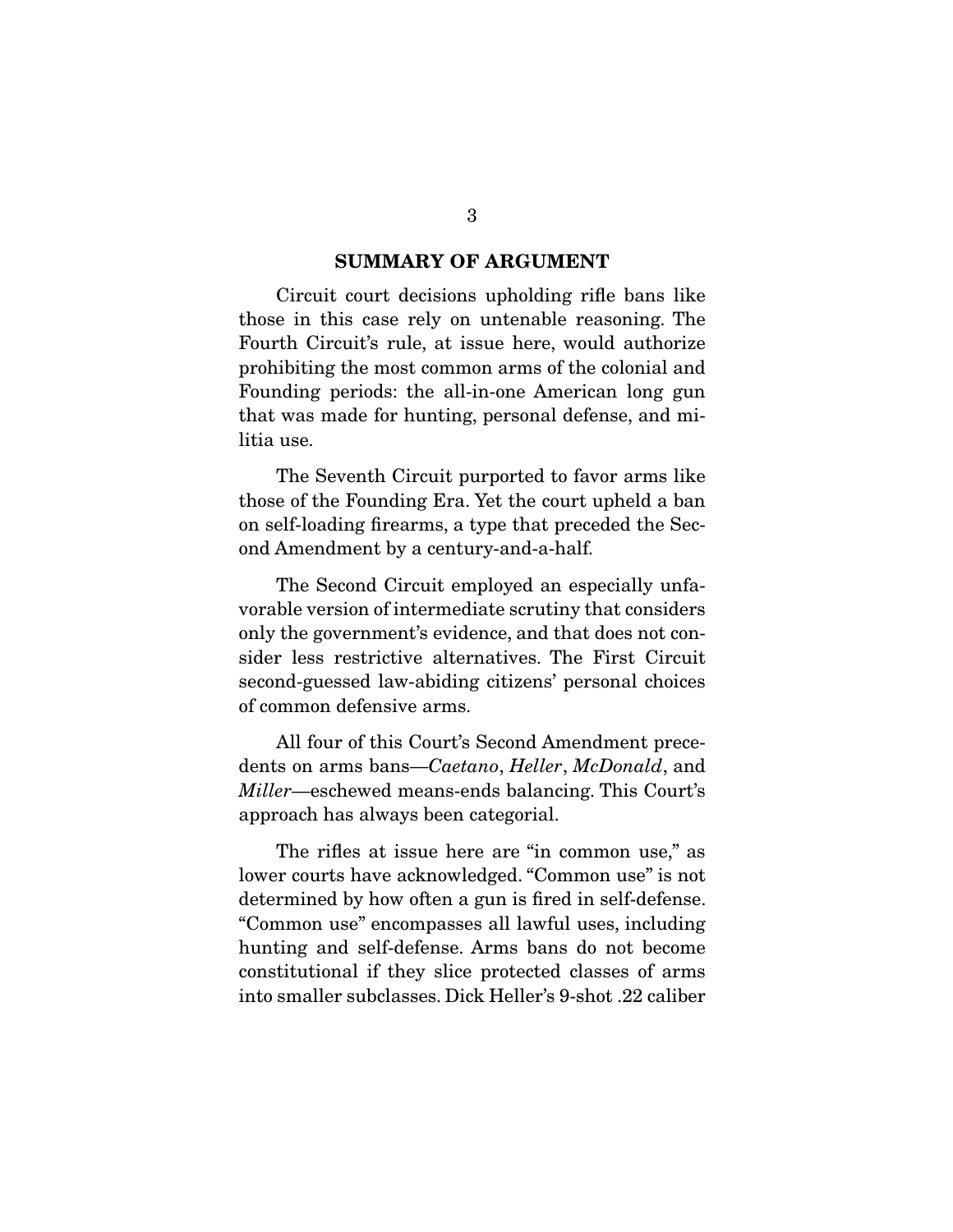revolver was not particularly common, but handguns are very common.

 $\overbrace{\hspace{2.5cm}}^{\bullet}$   $\overbrace{\hspace{2.5cm}}^{\bullet}$ 

#### **ARGUMENT**

- **I. The Circuit Court majorities upholding rifle bans are self-contradictory and contrary to this Court's precedents***.*
	- **A. The Fourth Circuit's test contravenes this Court's** *Staples* **precedent, and would have allowed prohibition of most long guns used in colonial and Founding-era America.**

The Fourth Circuit allows the prohibition of firearms that are "like" those that are "most useful in military service." *Kolbe v. Hogan*, 849 F.3d 114, 126 (4th Cir. 2017). By the Fourth Circuit's interpretation, this upholds a ban on semiautomatic rifles, *id*. at 156, which are not used by any military in the world, and which fire much more slowly than automatic rifles (which modern militaries do use).

 The Fourth Circuit's test is inconsistent with *Staples v. United States*, 511 U.S. 600 (1994). That case noted the "long tradition of widespread lawful gun ownership by private individuals in this country," and explicitly distinguished common AR-15 rifles from the military's M-16 rifles. *Id.* at 602. *Staples* held that AR-15 rifles, which "traditionally have been widely accepted as lawful possessions," do not share the "quasisuspect character" of hand grenades, as M-16 rifles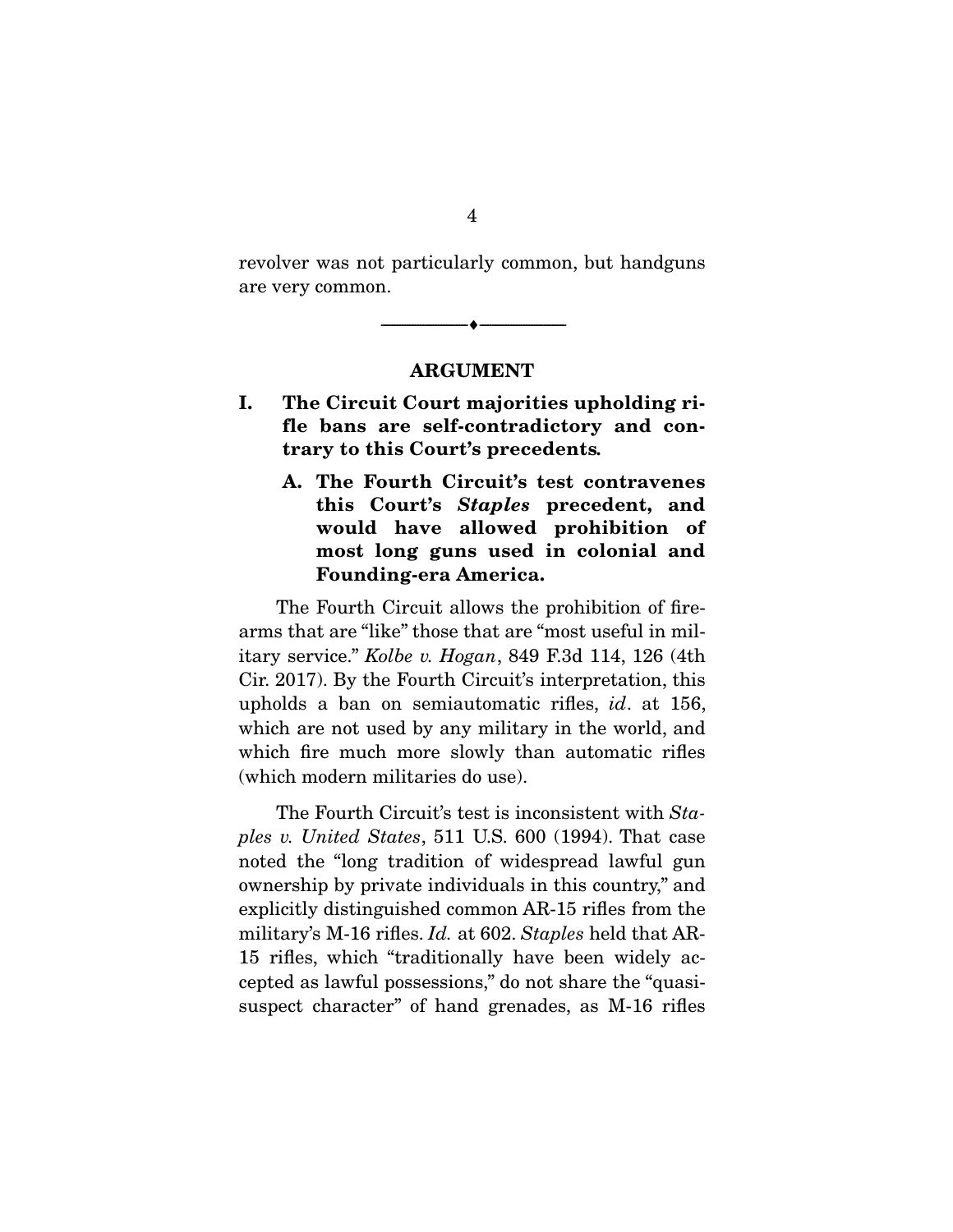might. *Id.* at 601 (requiring prosecution to prove that defendant knew that his defective rifle discharged two rounds per trigger pull).

 Even if semiautomatic rifles could be considered "like" automatic military machine guns, the Fourth Circuit's test would uphold banning the firearms most plainly protected by the Second Amendment.

 As described in the petition, the rifles at issue are widely owned for hunting *and* self-defense. Pet.Br. 22. The same was true of most long guns that Americans brought to militia service during the colonial and founding periods.

 "Perhaps the first identifiable style of American firearm" was the bird-hunting long gun used by Dutch and German settlers. BILL AHEARN, MUSKETS OF THE REVOLUTION AND THE FRENCH & INDIAN WARS 101 (2005). These arms evolved, influenced by the English and by immigrant French Huguenot gunsmiths:

The result was the development of a unique variety of American long fowler. These American long guns served as an all-purpose firearm. When loaded with shot, they were suited to hunt birds and small game, and when loaded with a ball, they could provide venison for the table. In times of emergency, they were needed for militia, and more than a few saw service in the early colonial wars as well as the Revolution.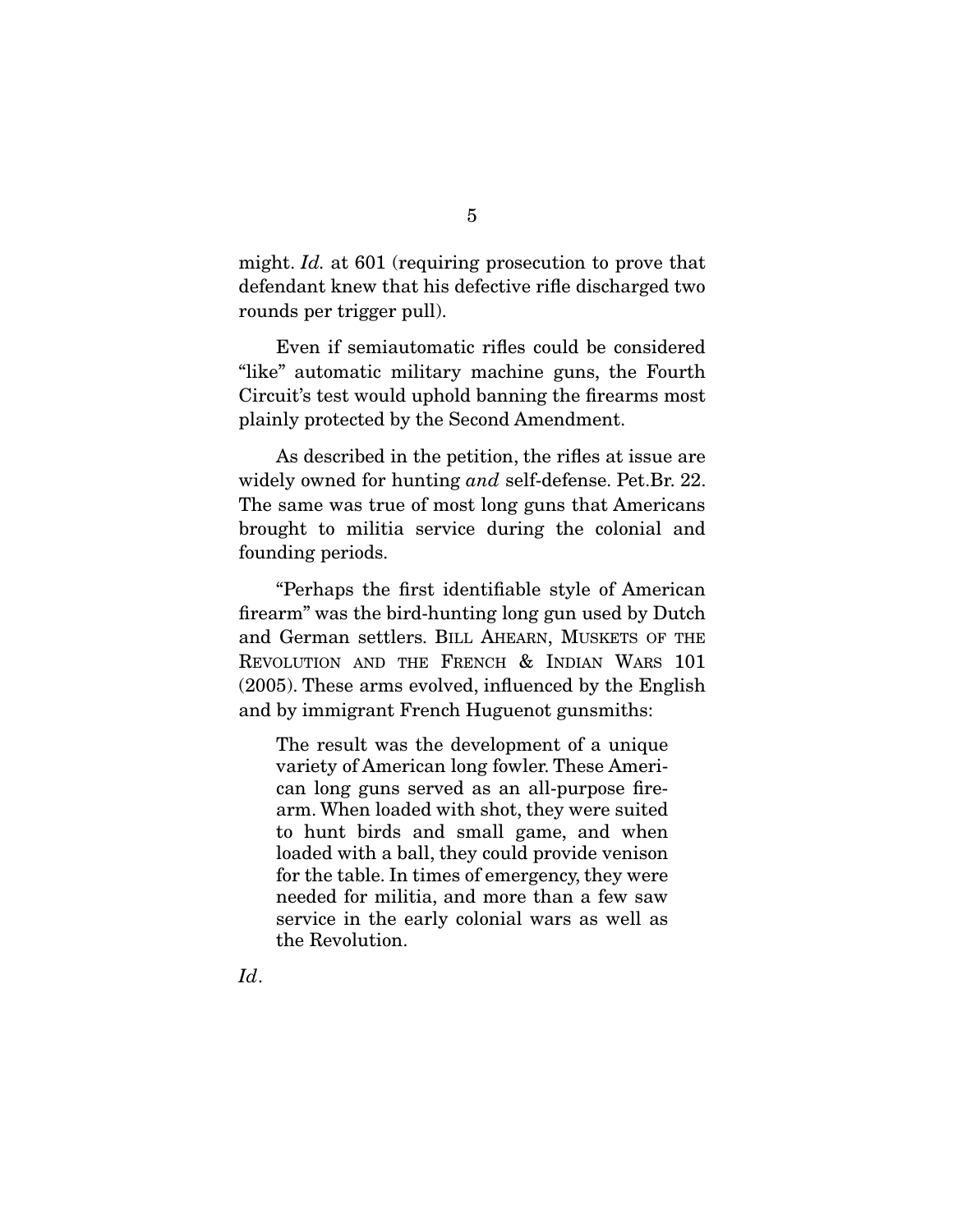Unlike muskets, fowling pieces had lighter barrels and stocks, and their muzzles were slightly flared to increase birdshot's velocity. J.N. GEORGE, ENGLISH GUNS AND RIFLES 85 (1999) (1947); TOM GRINSLADE, FLINTLOCK FOWLERS: THE FIRST GUNS MADE IN AMERICA 5 (2005). They lacked the musket's swivels for sling attachment. JIM MULLINS, OF SORTS FOR PROVINCIALS: AMERICAN WEAPONS OF THE FRENCH AND INDIAN WAR 49 (2008). Fowlers and muskets nevertheless served similar purposes. Muskets were used for bird hunting, and fowling pieces for infantry. M.L. BROWN, FIREARMS IN COLONIAL AMERICA: THE IMPACT OF HISTORY AND TECH-NOLOGY, 1492-1792, at 85 (1980).

 During the Revolution, fowling pieces were often employed in militia service. Some were retrofitted with bayonet mounts. GRINSLADE at 54, 63. "In times of Indian raids or war, the family fowling-piece served the need for a fighting gun." *Id*. at 5.

 Because many people needed firearms that met both militia requirements and hunting needs, in America, "civil and military uses of firearms dovetailed as they had not generally done in Europe." LEE KENNETT & JAMES LAVERNE ANDERSON, THE GUN IN AMERICA 41 (1975). "Thus the distinction between military and sporting arms is almost lost." HAROLD PETERSON, ARMS AND ARMOR IN COLONIAL AMERICA 1526-1783, at 179 (Dover 2000) (1956). Americans had developed what collectors call the "semi-military" firearm. *Id*.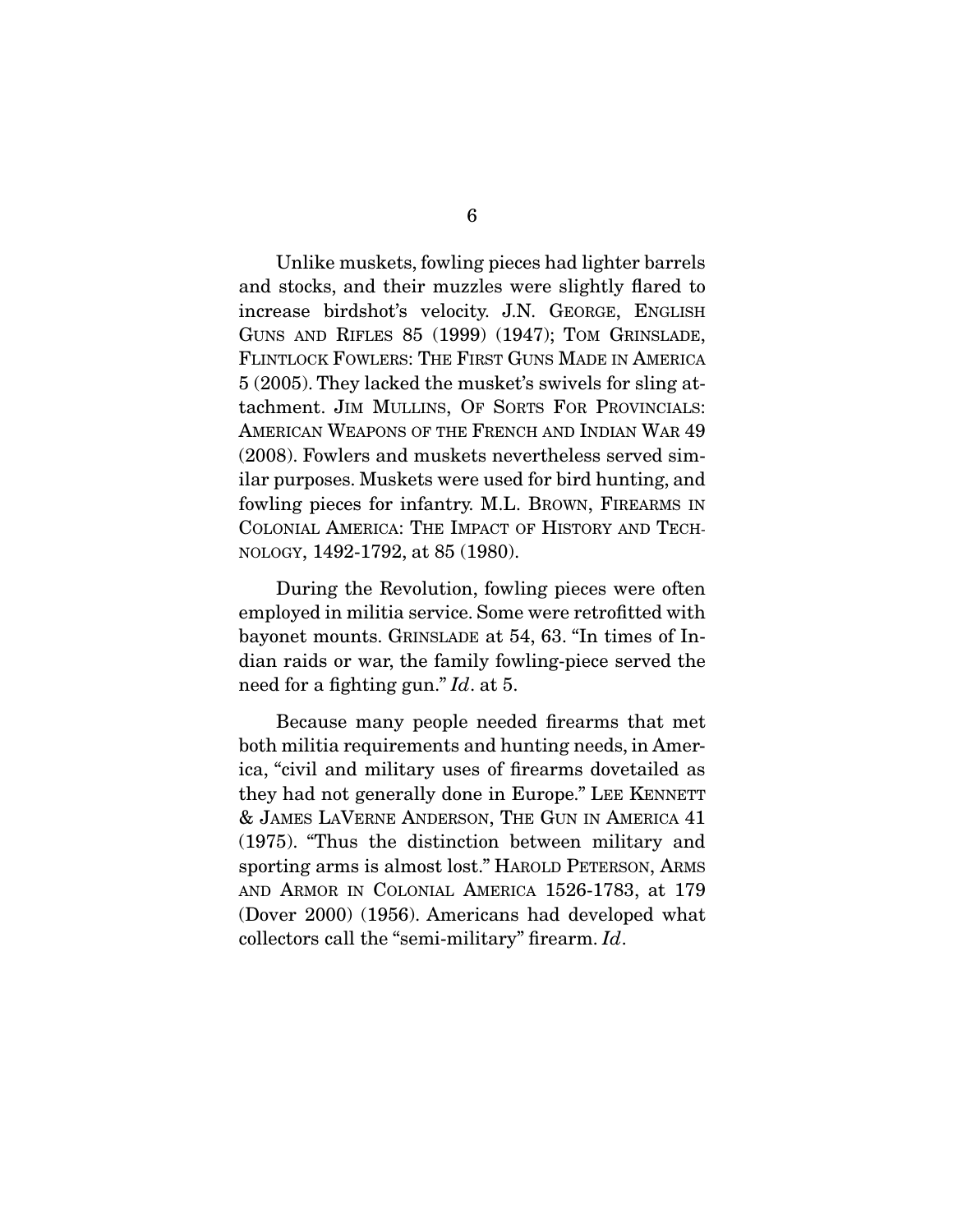Since colonial times, Americans have chosen versatile firearms well-suited for hunting, personal protection, and community protection. Yet under the Fourth Circuit's test, all such firearms, from the Dutch fowler onward, could be prohibited. They are very "like" military firearms in that they were the most-used guns for militia service.

### **B. The Seventh Circuit's test contradicts this Court's** *Caetano* **precedent, and itself.**

Each part of the Seventh Circuit's idiosyncratic three-part test contradicts *Heller*. Pet.Br. 19. Moreover, the court misapplied its test. One item of the test asks, "whether a regulation bans weapons that were common at the time of ratification or those that have some reasonable relationship to the preservation or efficiency of a well-regulated militia." *Friedman v. City of Highland Park*, 784 F.3d 406, 410 (7th Cir. 2015).

 When the Massachusetts Supreme Judicial Court later adopted a similar rule in *Caetano* for stun guns and Tasers, this Court unanimously stated that such a rule contradicted *Heller*:

[T]he [Massachusetts] court explained that stun guns are not protected because they "were not in common use at the time of the Second Amendment's enactment." *Id*., at 781, 26 N.E.3d, at 693. This is inconsistent with *Heller*'s clear statement that the Second Amendment "extends . . . to . . . arms . . . that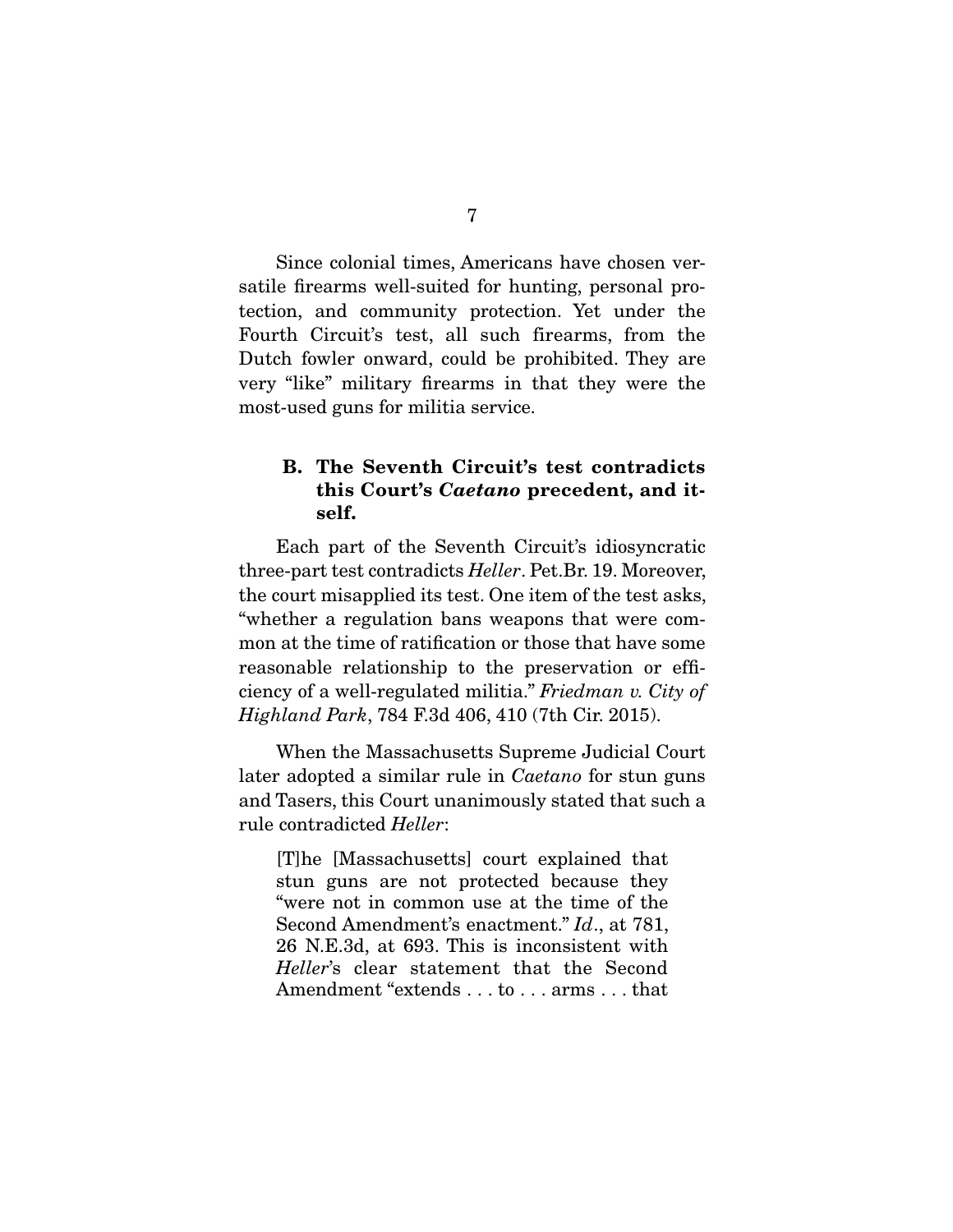were not in existence at the time of the founding." 554 U.S., at 582. . . .

#### *Caetano v. Massachusetts*, 577 U.S. 411, 411-12 (2016).

 Moreover, the Seventh Circuit did not follow its own rule. The rifles banned by Highland Park (and Maryland) are the modern equivalent of the versatile long guns that were common in 1791. As hybrids wellsuited for hunting, self-defense, and community defense, these modern self-loading rifles are more analogous than other modern firearms to the most common 1791 militia arms.

 A semiautomatic firearm is called a "self-loader" because it reloads itself. That is, after the user presses the trigger to fire one shot, the gun loads the next round into the firing chamber, ready for the user to press the trigger again. As of 1791, the self-loader was a century-and-a-half old. The first commercially successfully self-loader was the Lorenzoni pistol, introduced in the first half of the seventeenth century, and copied by gunsmiths in Europe and America. NICHOLAS J. JOHNSON ET AL., FIREARMS LAW AND THE SECOND AMENDMENT: REGULATION, RIGHTS, AND POLICY online ch. 23, at 2198-99 (3d ed. 2021).2

 Of course, the rifles at issue here are more advanced than Lorenzonis. Technology improves continuously, as the Founders knew; the hybrid long guns of the American Revolution were better than their Dutch

<sup>&</sup>lt;sup>2</sup> http://firearmsregulation.org/www/FRRP3d CH23.pdf.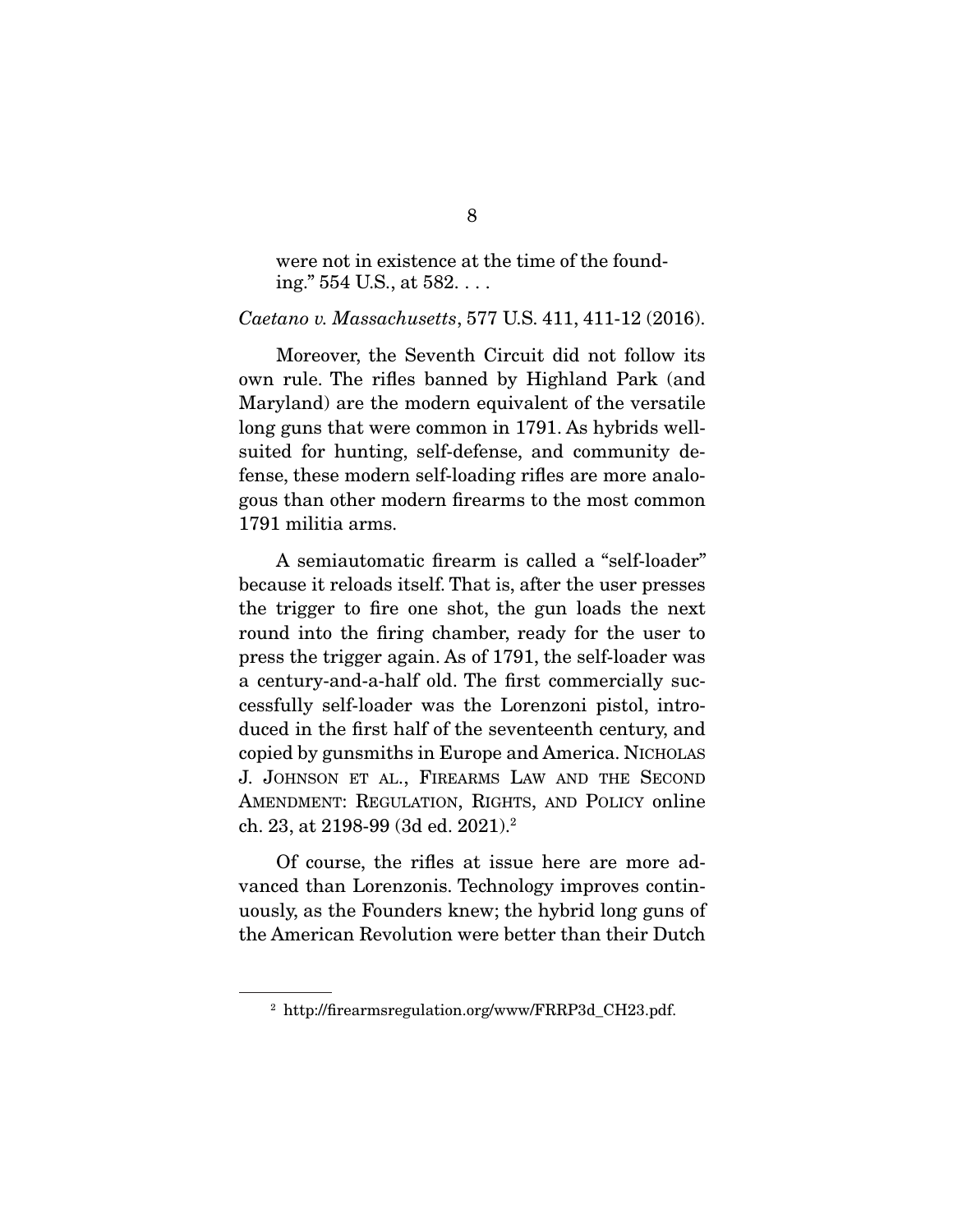fowler ancestors. When the Second Amendment was ratified, the state-of-the-art repeating firearm was the Girandoni air rifle, which could shoot 21 or 22 rounds in .46 or .49 caliber. Manufactured in Pennsylvania, and famously carried on the Lewis & Clark Expedition, the Girandoni was powerful enough to take an elk which is to say, it is more powerful than many of the rifles banned by Maryland. *Id.* at 2206.

 Self-loading, invented by Lorenzoni, was perfected in the 1880s, starting with the Mannlicher Model 85 rifle, introduced in 1885. *Id.* at 2227.

 Over the twentieth century and the first decades of the twenty-first, firearm mechanics, self-loaders included, have changed little; materials and manufacturing have improved, such as with lightweight synthetic stocks instead of wooden ones. *Id.* at 2231. In 1957, British firearms historian Robert Held declared: "Although the *age* of firearms today thrives with ten thousand species in the fullest heat of summer, the *history*  of firearms ended between seventy and eighty years ago. There has been nothing new since, and almost certainly nothing will come hereafter." ROBERT HELD, THE AGE OF FIREARMS: A PICTORIAL HISTORY 186 (1957). All semiautomatics "descend from" the models of the 1880s. *Id.* at 185.

 Even if *Friedman*'s preference for Founding Era arms types was valid under this Court's precedents, self-loading firearms should be protected under its test.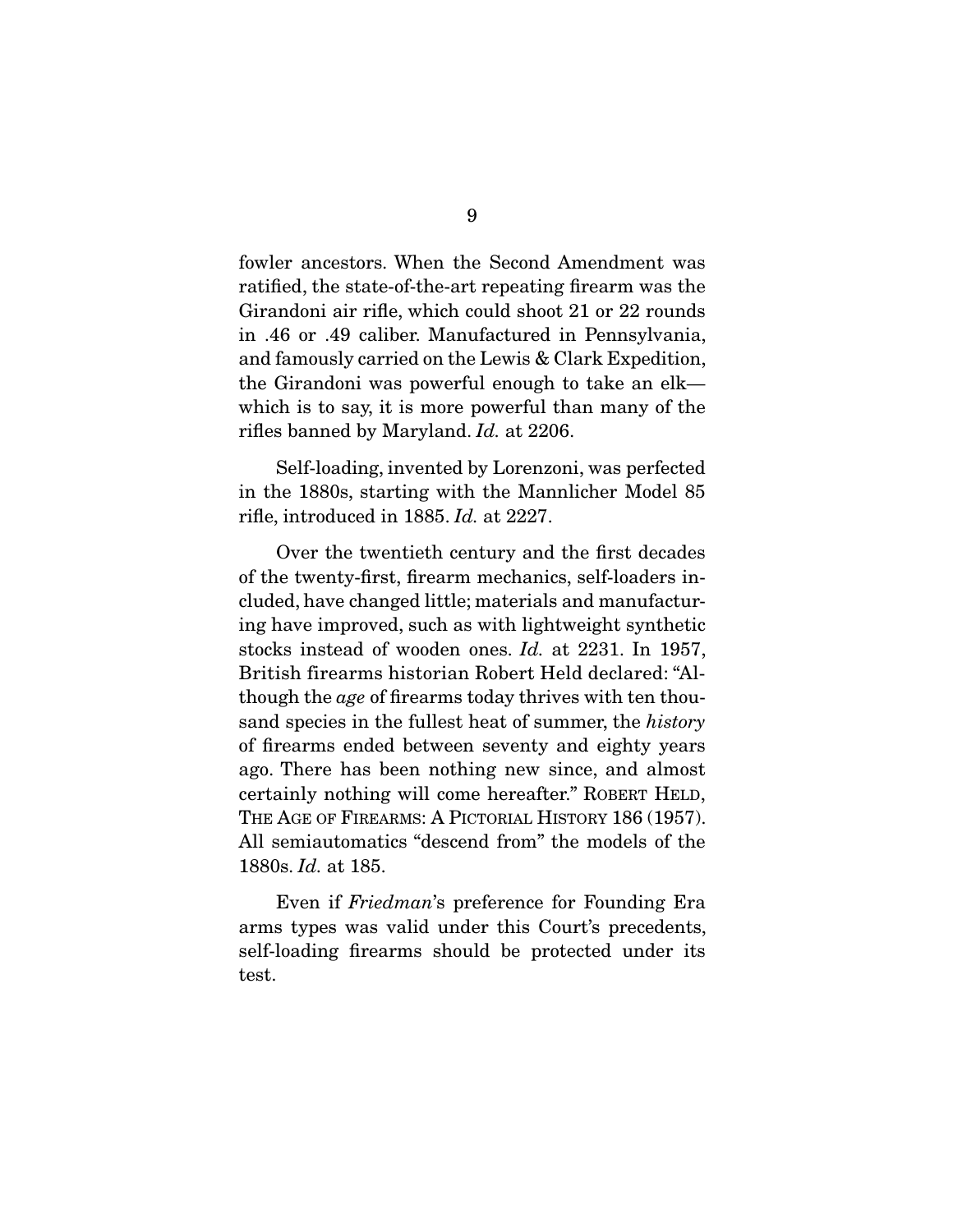#### **C. The feeble version of intermediate scrutiny employed by the Second Circuit would have made** *Heller* **come out the other way.**

The Second Circuit upheld rifle bans under intermediate scrutiny by applying an especially rightsunfavorable version to the Second Amendment. Even if *Heller* allowed intermediate scrutiny for bans on common arms, interest-balancing requires a court to weigh both parties' evidence. Yet the Second Circuit considered only the state's evidence. The same methodology would have upheld the handgun ban in *Heller*.

*City of Los Angeles v. Alameda Books*, 535 U.S. 425, 438 (2002) (plurality opinion), establishes that the *first*  step of intermediate scrutiny analysis is determining whether the state's evidence "fairly support[s]" its rationale. If the state meets its initial burden, the plaintiffs have an opportunity to "cast direct doubt on this rationale, either by demonstrating that the [government's] evidence does not support its rationale or by furnishing evidence that disputes the [government's] factual findings." *Id.* at 438-39. "If plaintiffs succeed in casting doubt on a [government] rationale in either manner, the burden shifts back to the [government] to supplement the record with evidence renewing support for a theory that justifies its ordinance." *Id.* at 439.

 But in *New York State Rifle & Pistol Ass'n v. Cuomo*, 804 F.3d 242, 261 (2d Cir. 2015) ("*NYSRPA*"), the Second Circuit considered only the government's evidence: "So long as the defendants produce evidence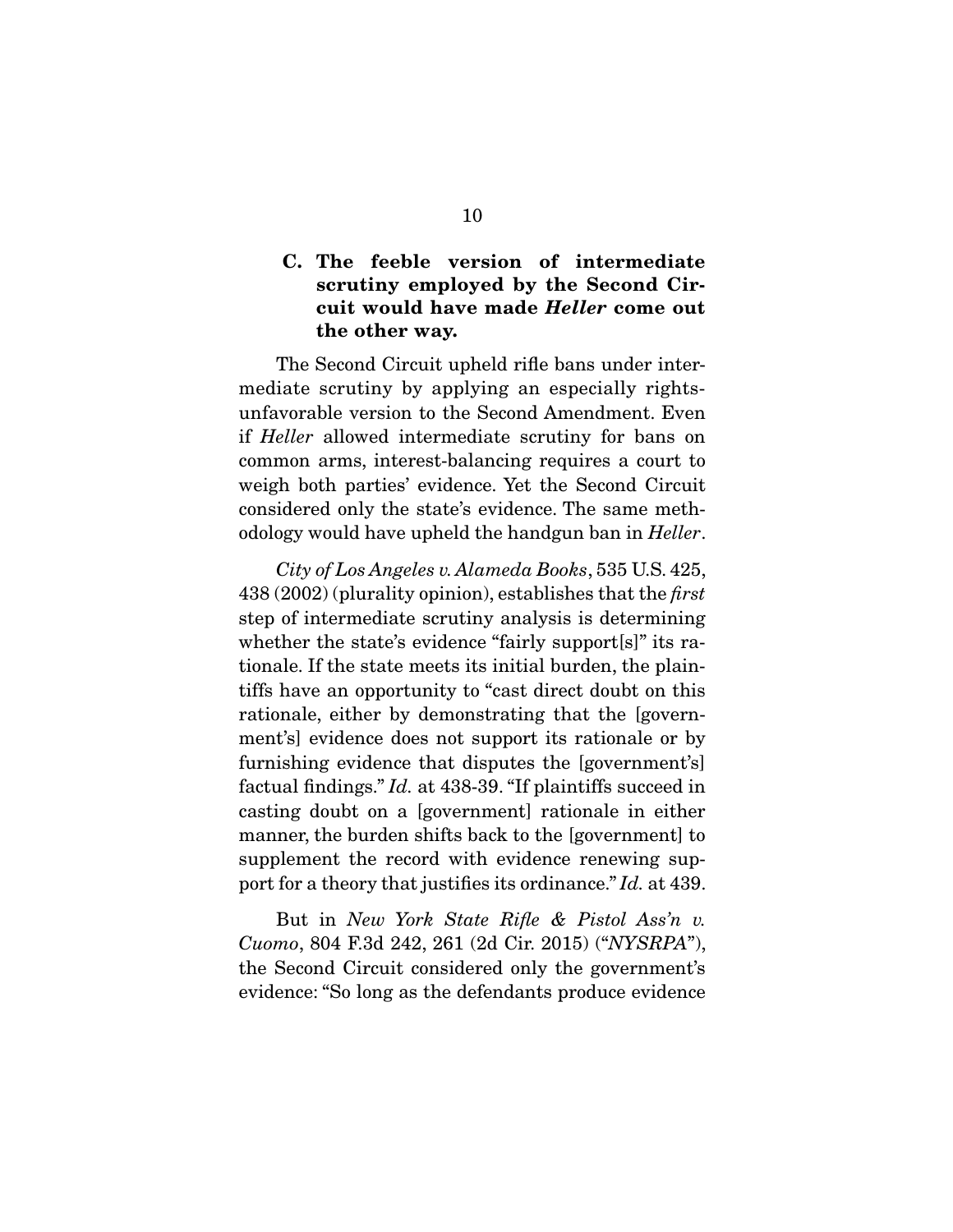that fairly supports their rationale, the laws will pass constitutional muster." *Id.* Under *Alameda Books*, the Second Circuit should have examined the plaintiffs' evidence, which supported plaintiffs' claims that the prohibitions did not advance public safety and did endanger law-abiding citizens.

 Under *NYSRPA*'s version of intermediate scrutiny, the government will always win when it litigates competently. Gun-rights cases often involve contested statistics and social science. Plaintiffs, like the government, are entitled to have their evidence—experts, studies, affidavits, etc.—considered. *NYSRPA* deprives Second Amendment plaintiffs of a basic feature of our adversarial system of justice.

 Indeed, under *NYSRPA*'s methodology, the handgun ban struck in *Heller* would have been upheld. According to *NYSRPA*, there are only two questions in evaluating an arms ban:

(1) Is there an important government interest?—Obviously yes, preventing criminals from shooting people. *Id*. at 261.

(2) Is there evidence to "fairly support" the inference that a ban could advance the government interest?—Yes. *Id.* 

As detailed in Justice Breyer's *Heller* dissent, there is extensive social science evidence about handgun misuse, which is disproportionate to the misuse of other firearm types. Further, there is (disputed) social science evidence that handgun bans reduce handgun crime. *Heller*, 554 U.S. at 693-704 (Breyer, J.,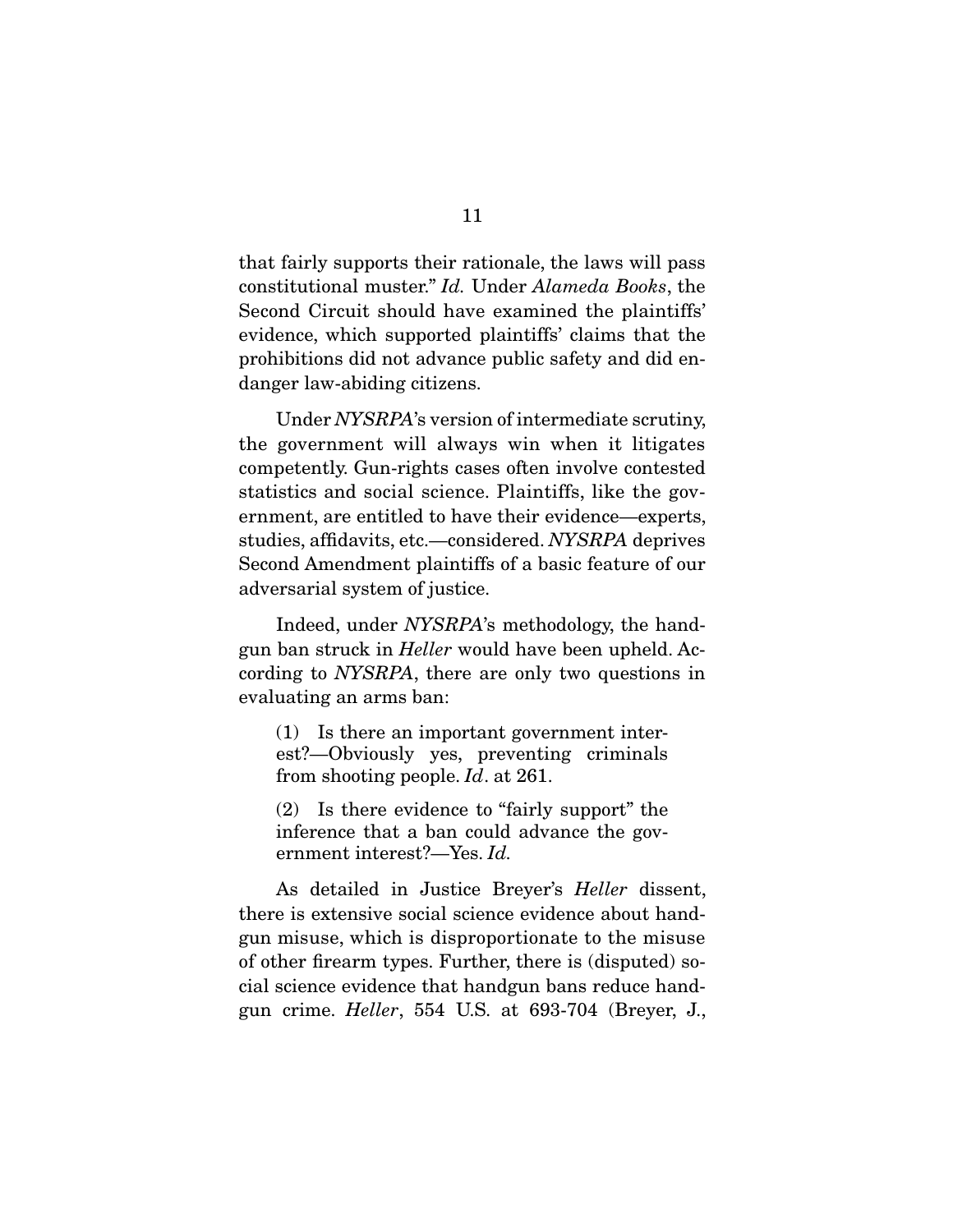dissenting). Under *NYSRPA*, that ends the case. Plaintiffs' evidence to the contrary is not considered.

 Justice Kennedy's concurring opinion in *Alameda Books*, provides the controlling rule of the case: the government "may not regulate the secondary effects of [protected conduct] by suppressing the [protected conduct] itself." *Alameda Books*, 535 U.S. at 445 (controlling opinion of Kennedy, J.); *Marks v. United States*, 430 U.S. 188, 193 (1977) (in fragmented decisions, the narrowest opinion controls).

 Here, Maryland's statute is aimed at the secondary effects of criminal misuse of firearms. But the law's effect is suppressing the exercise of a constitutional right. "A complete ban can be narrowly tailored but only if each activity within the proscription's scope is an appropriately targeted evil." *Ward v. Rock Against Racism*, 491 U.S. 781, 799-800 (1989) (quoting *Frisby v. Schultz*, 487 U.S. 474, 485 (1988)). *Heller* rejected the notion that controlling the secondary effects of handguns (criminal misuse) could be accomplished by banning handguns in general.

 The Second Circuit also ignored intermediate scrutiny's requirement that the government show that substantially less burdensome alternatives—such as a thorough background-check system rather than prohibition—were not available to achieve the government's ends. According to this Court's rules of intermediate scrutiny, "the government must demonstrate that alternative measures that burden substantially less speech would fail to achieve the government's interests, not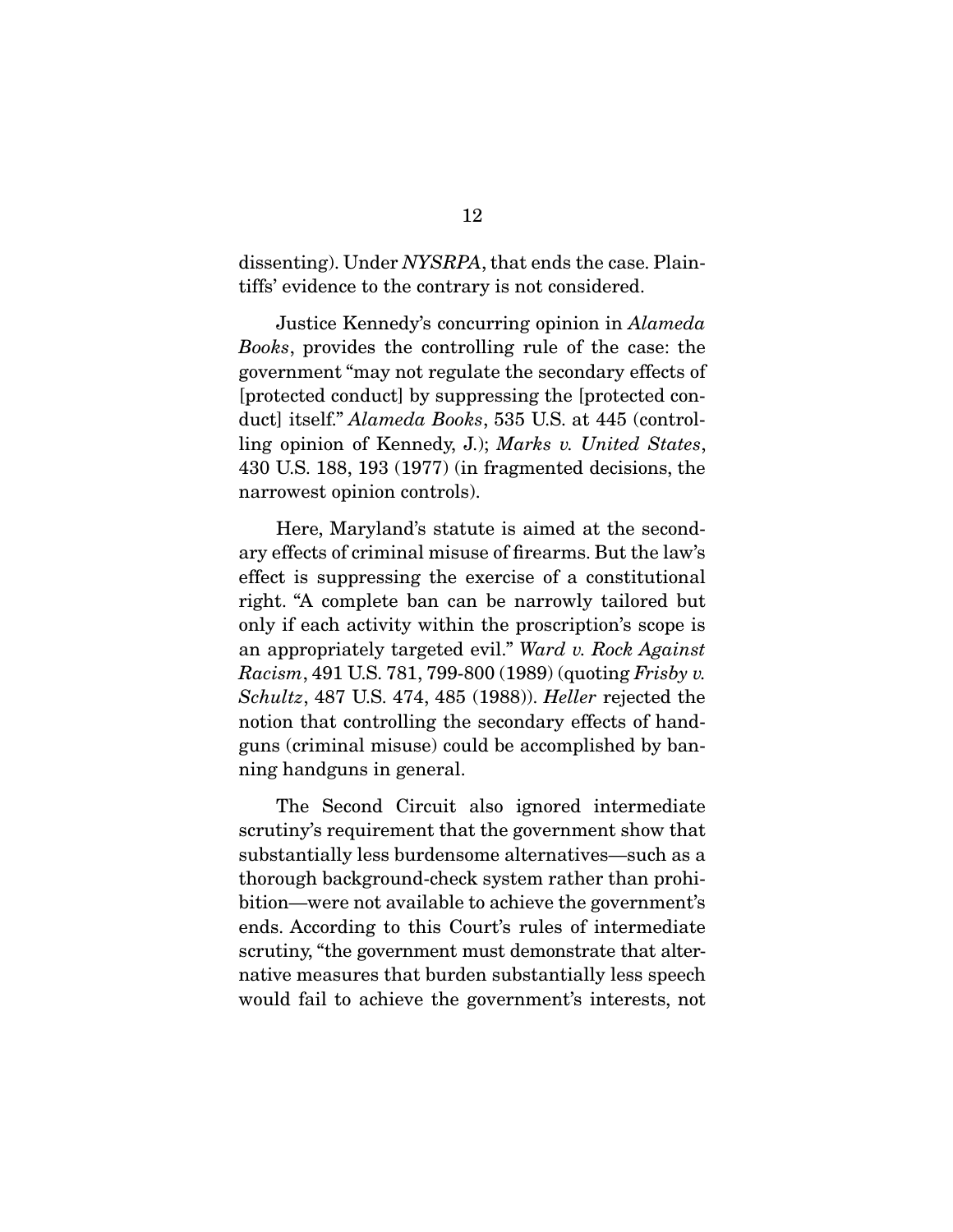simply that the chosen route is easier." *McCullen v. Coakley*, 574 U.S. 464, 495 (2014). But *NYSRPA* did not consider relevant and available alternatives. *NYSRPA*, 804 F.3d at 259.

### **II. Means-ends scrutiny is inapplicable to the prohibition of constitutionally protected arms.**

Although the Eighth Circuit adheres to a *Heller*like standard of review based on text, history, and tradition, the other circuits have a adopted a two-part test incorporating tiers of scrutiny.3 But *Heller* made clear that banning arms typically possessed by law-abiding citizens for lawful purposes is categorically unconstitutional.

 The distinction was recognized in a foundational case for the Two-Part Test:

Both *Heller* and *McDonald* suggest that broadly prohibitory laws restricting the core Second Amendment right—like the handgun bans at issue in those cases, which prohibited handgun possession even in the home—are categorically unconstitutional. . . . For all *other*  cases, however, we are left to choose an appropriate standard of review from among the heightened standards of scrutiny the Court

<sup>3</sup> *See United States v. Hughley*, 691 F. Appx. 278, 279 (8th Cir. 2017) (unpublished) ("Other courts seem to favor a so-called 'two-step approach.' . . . We have not adopted this approach and decline to do so here.").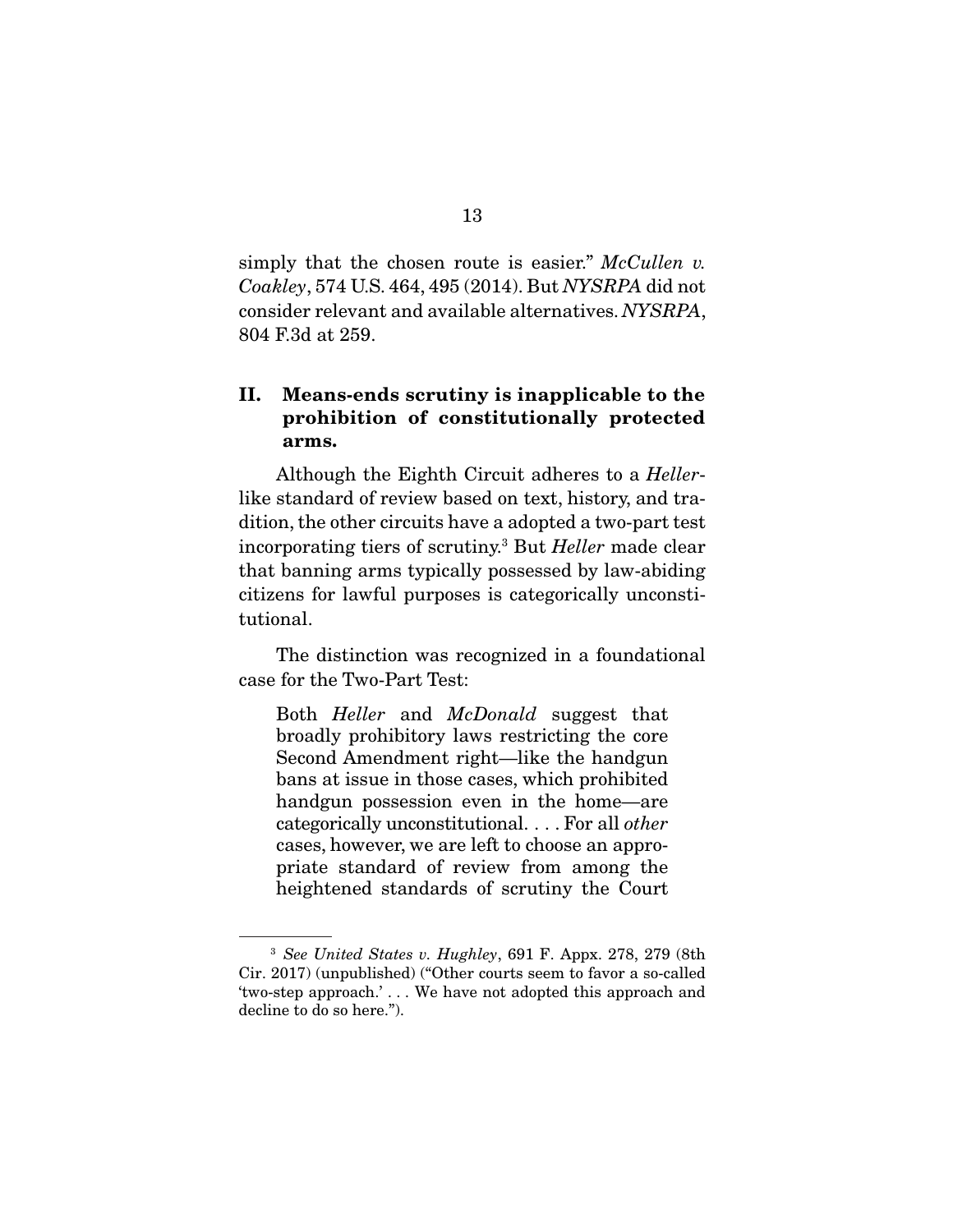applies to governmental actions alleged to infringe enumerated constitutional rights.

*Ezell v. City of Chicago*, 651 F.3d 684, 703 (7th Cir. 2011) (emphasis added).

 This Court has addressed arms bans four times: in *Caetan*o, *McDonald*, *Heller*, and *Miller*. None of these cases indicates that interest-balancing—such as a heightened scrutiny analysis—is appropriate. For arms prohibitions, the Court has twice expressly rejected such an approach. *Heller*, 554 U.S. at 628-35; *McDonald v. City of Chicago*, 561 U.S. 742, 785 (2010).

 In addition, Justice Scalia joined Justice Thomas's dissent from denial of certiorari for *Friedman*:

 Despite these holdings [in *Heller* and *McDonald*], several Courts of Appeals—including the Court of Appeals for the Seventh Circuit in the decision below—have upheld categorical bans on firearms that millions of Americans commonly own for lawful purposes. See 784 F.3d 406, 410-12 (2015). Because noncompliance with our Second Amendment precedents warrants this Court's attention as much as any of our precedents, I would grant certiorari in this case.

 The question under *Heller* is not whether citizens have adequate alternatives available for self-defense. Rather, *Heller* asks whether the law bans types of firearms commonly used for a lawful purpose—regardless of whether

. . . .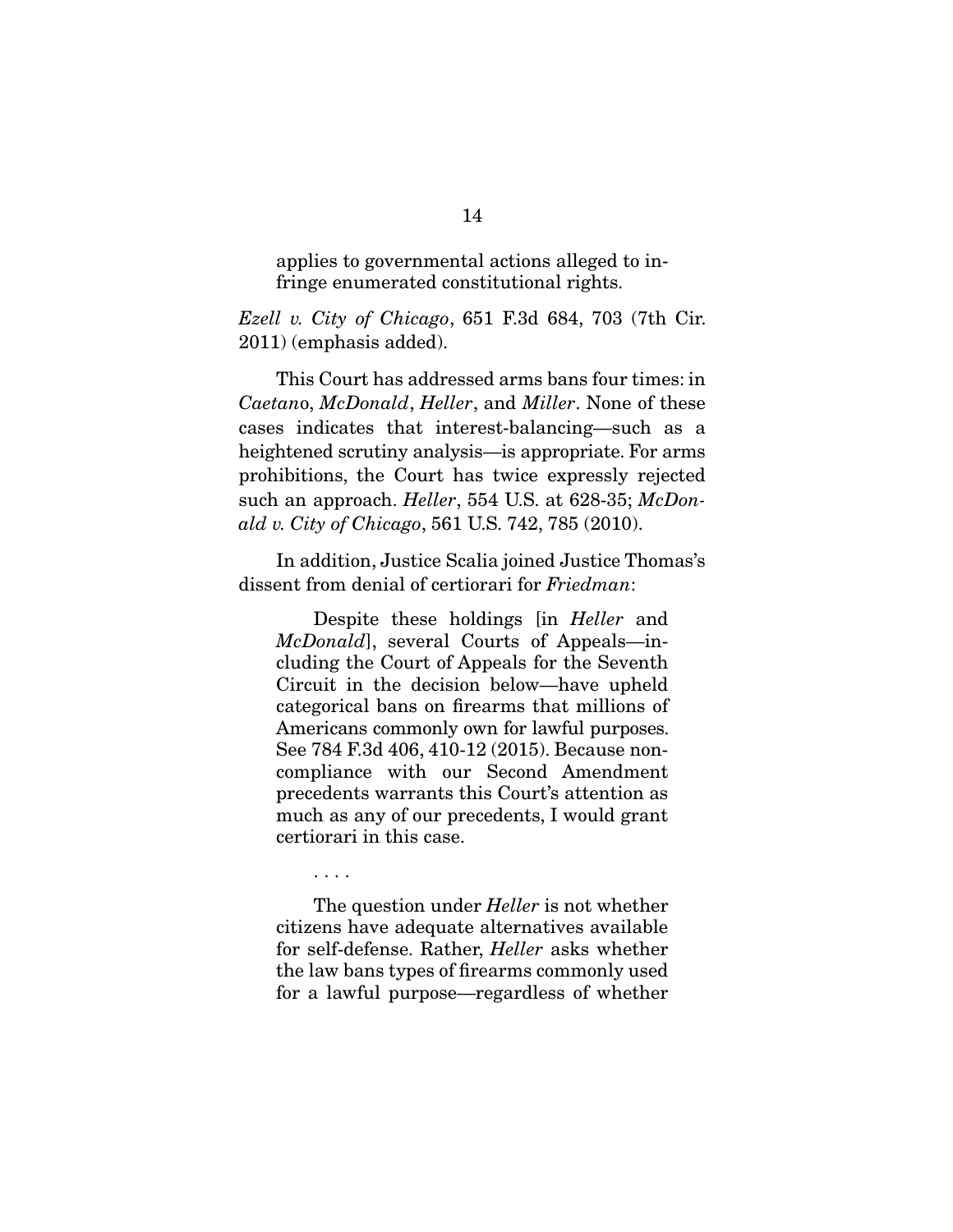alternatives exist. 554 U.S. at 627-29. And *Heller* draws a distinction between such firearms and weapons specially adapted to unlawful uses and not in common use, such as sawed-off shotguns. *Id*. at 624-25. The City's ban is thus highly suspect because it broadly prohibits common semiautomatic firearms used for lawful purposes. Roughly five million Americans own AR-style semiautomatic rifles. See 784 F.3d at 415 n.3. The overwhelming majority of citizens who own and use such rifles do so for lawful purposes, including selfdefense and target shooting. See *id*. Under our precedents, that is all that is needed for citizens to have a right under the Second Amendment to keep such weapons. See *McDonald*, 561 U.S., at 767-68; *Heller*, *supra*, at 628-29.

*Friedman v. City of Highland Park*, 577 U.S. 1039, 1042 (2015) (Thomas, J., dissenting from denial of certiorari).

 Bright-line rules declaring extreme government actions categorically unconstitutional, without meansends scrutiny, are common. This is true even for rights where many other questions involving less extreme government actions *are* resolved by tiers of scrutiny or other forms of balancing.

 Under the First Amendment, for example, governmental interference with "ecclesiastical decisions",<sup>4</sup> governmental regulation, prohibition, or rewarding of

<sup>4</sup> *Hosanna-Tabor Evang. Lutheran Church & Sch. v. EEOC*, 565 U.S. 171, 188-89 (2012).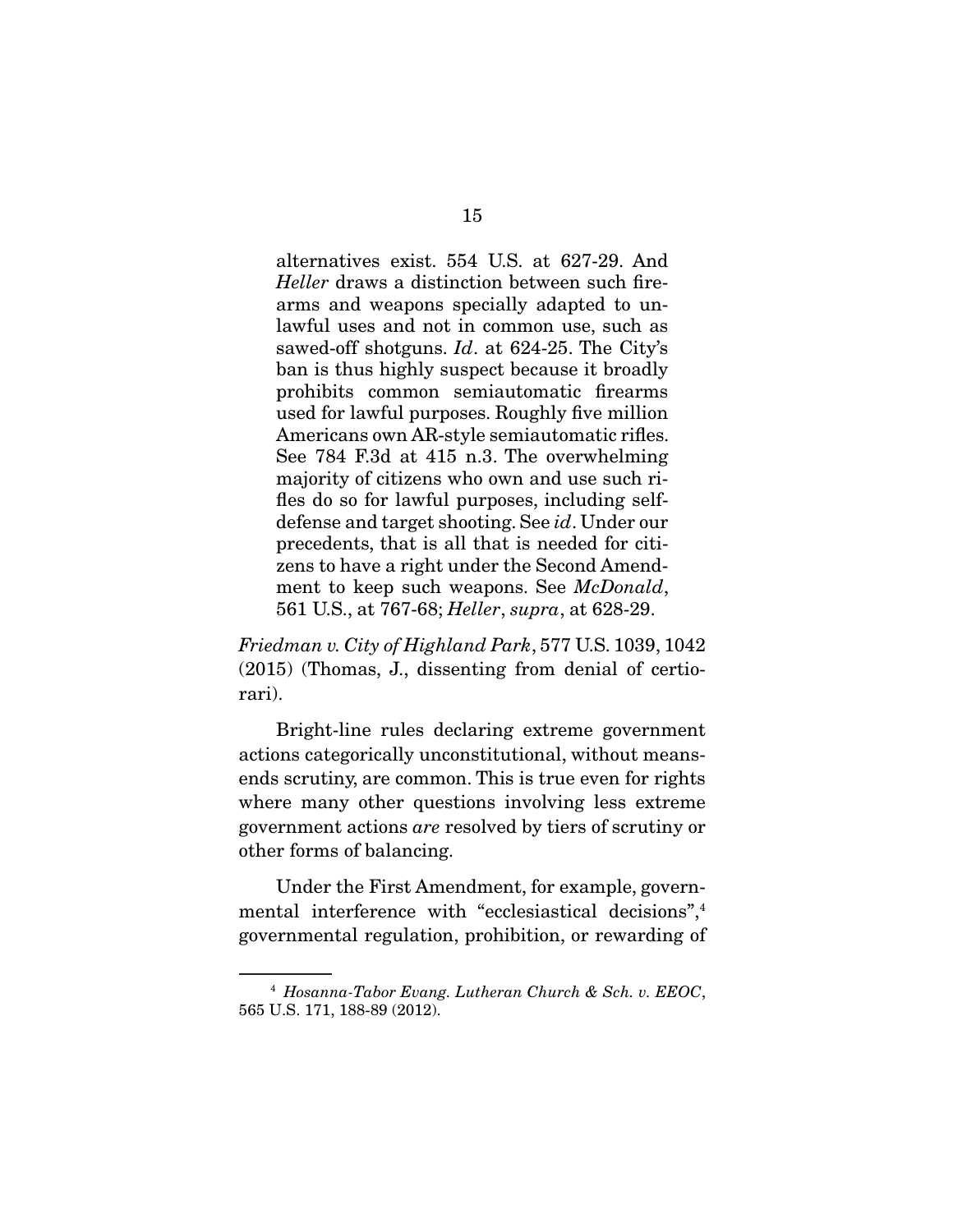religious beliefs as such,<sup>5</sup> and government's "excessive entanglement" with religion are categorically unconstitutional.<sup>6</sup> None of these actions can be upheld even if the government proves that its action could pass interest-balancing.

 Likewise, under the Fifth Amendment, a "permanent physical occupation" is always a taking.7 The Sixth Amendment "protection against double jeopardy unequivocally prohibits a second trial following an acquittal."8 The Eighth Amendment embodies the categorical rules that sentences may never exceed the maximum allowed by facts proven beyond a reasonable doubt to the jury or admitted by the defendant,<sup>9</sup> and that capital punishment may never be imposed for crimes against individuals not causing death.10 The Tenth Amendment categorically forbids Congress from commandeering state legislatures.<sup>11</sup>

<sup>5</sup> *McDaniel v. Paty*, 435 U.S. 618, 626 (1978) (plurality opinion).

<sup>6</sup> *Corp. of Presiding Bishop of Church of Jesus Christ of Latterday Saints v. Amos*, 483 U.S. 327, 338-39 (1987).

<sup>7</sup> *Loretto v. Telep. Manhattan CATV Corp*., 458 U.S. 419, 426 (1982).

<sup>8</sup> *Arizona v. Washington*, 434 U.S. 497, 503 (1978).

<sup>9</sup> *United States v. Booker*, 543 U.S. 220, 226, 244 (2005).

<sup>10</sup> *Kennedy v. Louisiana*, 554 U.S. 407, 412, 447 (2008).

<sup>11</sup> *New York v. United States*, 505 U.S. 144, 154, 161 (1992).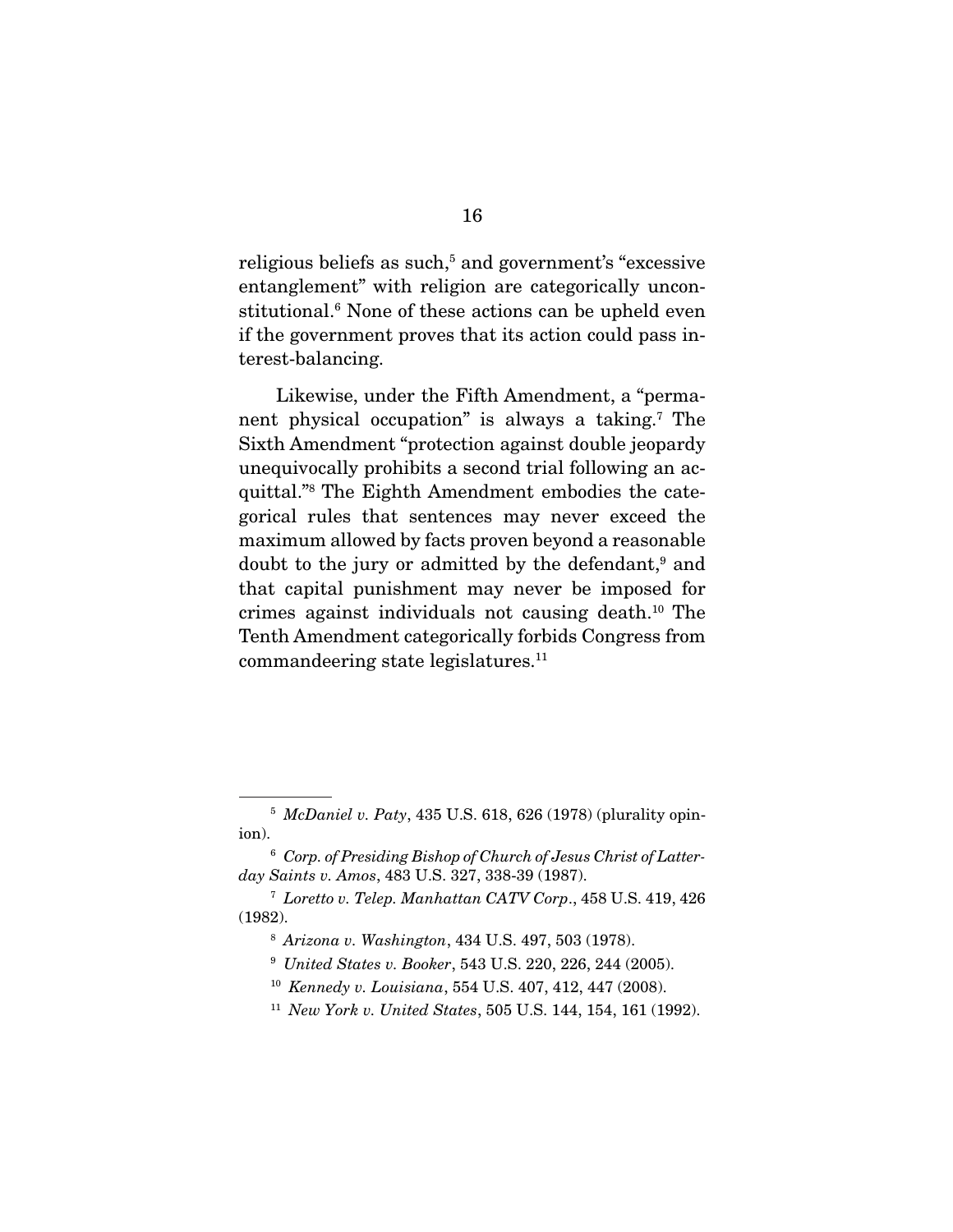#### **III. The correct understanding of arms "in common use."**

#### **A. All bearable arms are presumptively protected.**

 "The Second Amendment extends, prima facie, to all instruments that constitute bearable arms." *Heller*, 554 U.S. at 582. "In other words, it identifies a presumption in favor of Second Amendment protection, which the State bears the initial burden of rebutting." *NYSRPA*, 804 F.3d at 257 n.73; *cf. Virginia v. Black*, 538 U.S. 343, 369 (2003) (Scalia, J., concurring in part and dissenting in part) (defining "prima facie evidence" as "sufficient to establish a given fact" and "if unexplained or uncontradicted . . . sufficient to sustain a judgment in favor of the issue which it supports.") (quoting BLACK'S LAW DICTIONARY 1190 (6th ed. 1990)).

#### **B. The presumption is rebutted by proof that an arm is "dangerous and unusual."**

*Heller* noted that the Second Amendment's protection of arms in common use "is fairly supported by the historical tradition of prohibiting the carrying of 'dangerous and unusual weapons.' " 554 U.S. at 627. Indeed, "unusual" is the antithesis of "common"—so an arm "in common use" cannot also be "dangerous and unusual."

 "[T]his is a conjunctive test: A weapon may not be banned unless it is *both* dangerous *and* unusual." *Caetano*, 577 U.S. 411, 417 (Alito, J., concurring). Thus, "[b]ecause the Court rejects the lower court's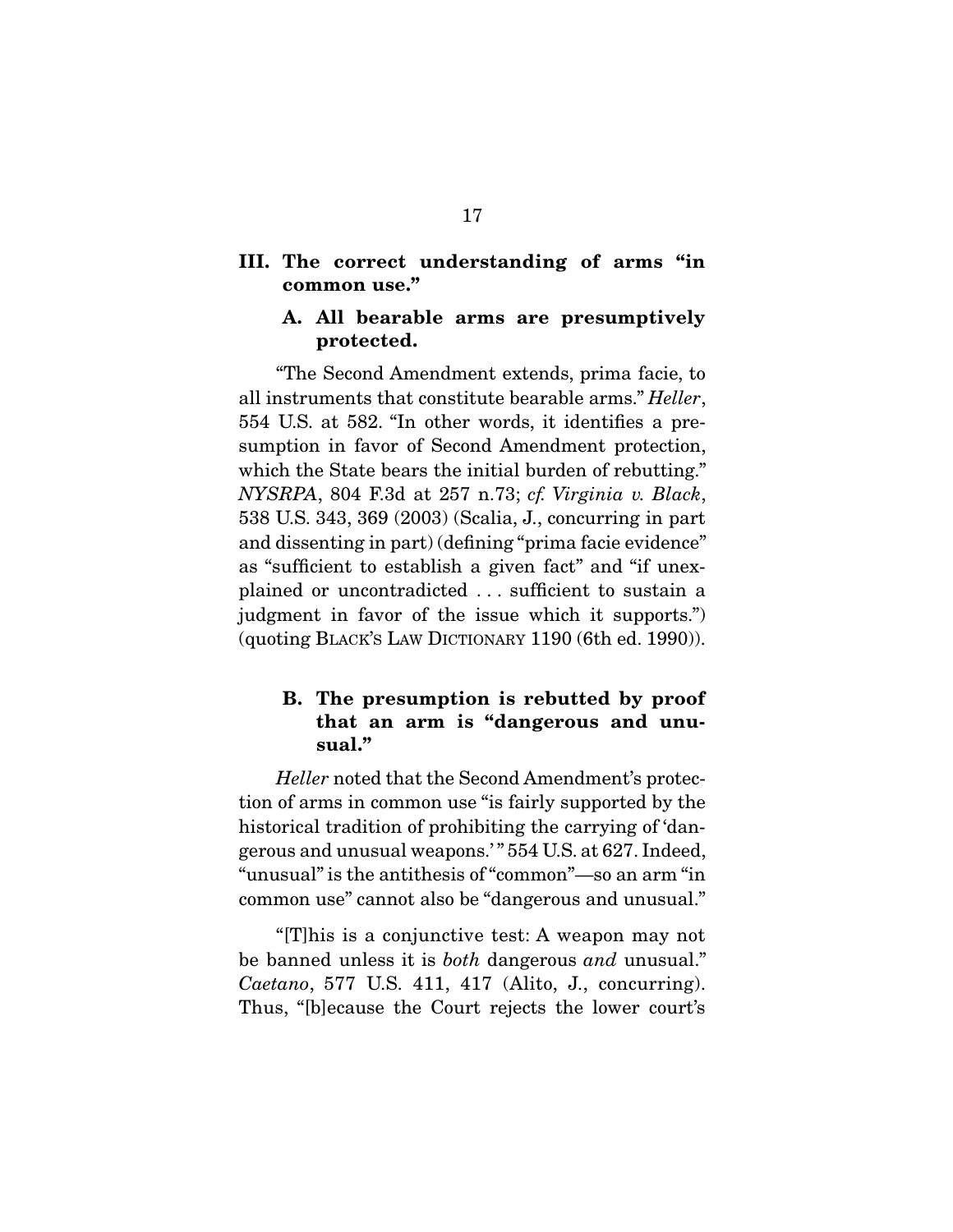conclusion that stun guns are 'unusual,' it does not need to consider the lower court's conclusion that they are also 'dangerous.'" *Id.* 

### **C. By every lower court measure of "common," the rifles banned by Maryland are common.**

This Court has not precisely defined "common use." In *Heller* and *McDonald*, the Court struck bans on handguns, "the most popular weapon chosen by Americans for self-defense in the home." *Heller*, 554 U.S. at 629. A detailed examination of their commonality was unnecessary.

 The *Caetano* concurrence declared that "[t]he more relevant statistic is that hundreds of thousands of Tasers and stun guns have been sold to private citizens, who it appears may lawfully possess them in 45 States." 577 U.S. at 420 (Alito, J., concurring) (quotations and brackets omitted). Because "stun guns are widely owned and accepted as a legitimate means of self-defense across the country," they were common enough for protection under the Second Amendment. *Id.*

#### **1. Total number.**

 "Some courts have taken the view that the total number of a particular weapon is the relevant inquiry." *Hollis v. Lynch*, 827 F.3d 436, 449 (5th Cir. 2016). The Second Circuit determined that semiautomatic rifles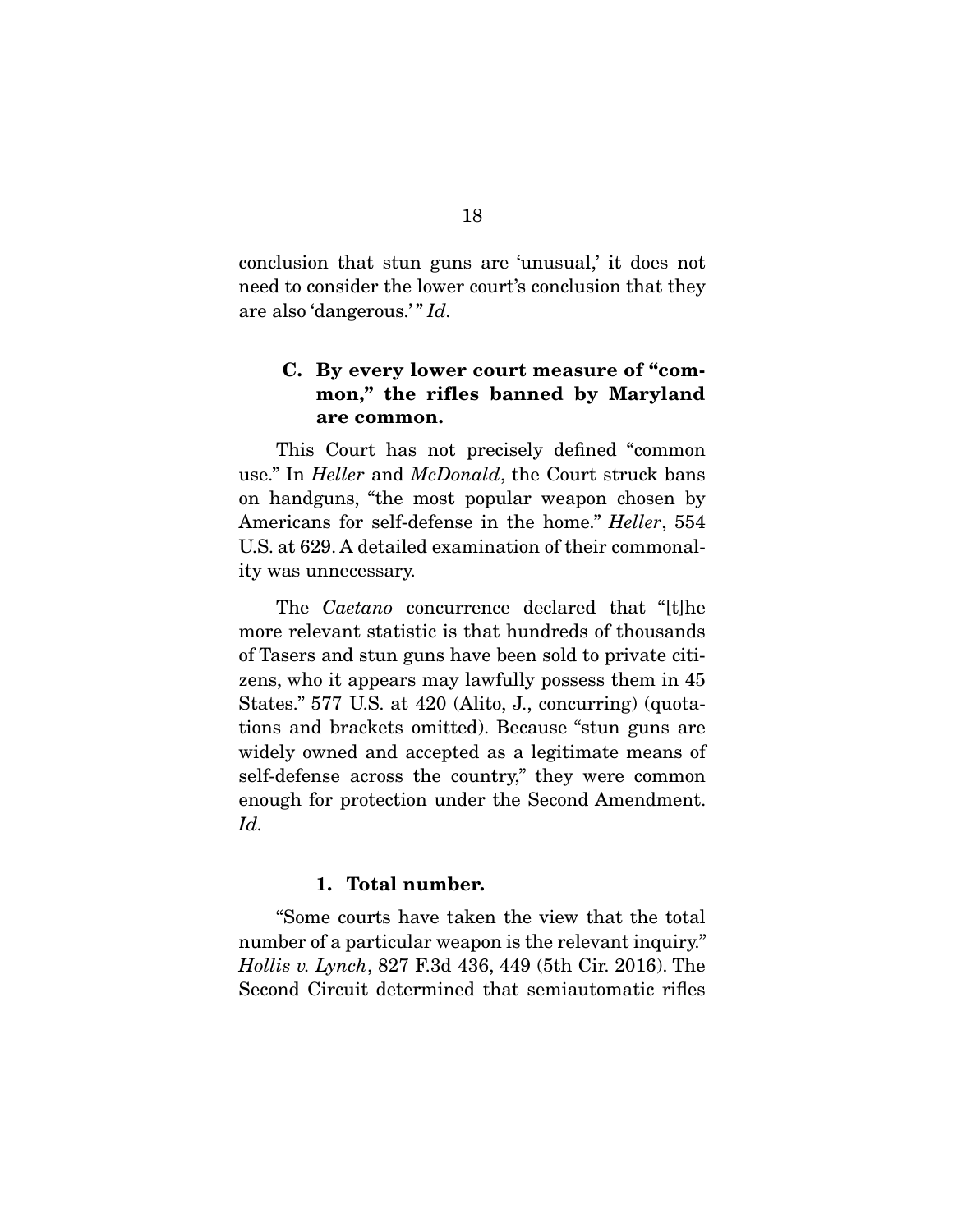are "in common use" because "Americans own millions of the firearms." *NYSRPA*, 804 F.3d at 255. The D.C. Circuit came to the same conclusion, because, at the time of consideration, "Approximately 1.6 million AR-15s alone [had] been manufactured since 1986." *Heller v. District of Columbia*, 670 F.3d 1244, 1261 (D.C. Cir. 2011) ("*Heller II*"). The First Circuit assumed common use, "albeit without deciding," because "the plaintiffs have shown that, as of 2013, nearly 5,000,000 people owned at least one" such firearm. *Worman v. Healey*, 922 F.3d 26, 35-36 (1st Cir. 2019). The Fourth Circuit decided that it "need not answer" the "common use" question, but acknowledged evidence that "there were at least 8 million" such firearms "in circulation in the United States by 2013." *Kolbe*, 849 F.3d at 128, 136.12

#### **2. Number of jurisdictions.**

When the Supreme Judicial Court of Massachusetts upheld a ban on stun guns because the "number of Tasers and stun guns is dwarfed by the number of firearms," the *Caetano* concurrence explained that such a test is untenable because "[o]therwise, a State would be free to ban *all* weapons *except* handguns, because 'handguns are the most popular weapon chosen by Americans for self-defense in the home.'" Caetano, 577 U.S. at 420 (Alito, J., concurring) (quoting *Heller*, 554 U.S. at 629). The *Caetano* concurrence identified

<sup>12</sup> Some numbers were based on counting a single platform such as the ArmaLite Rifle (AR), while others are based on multiple platforms.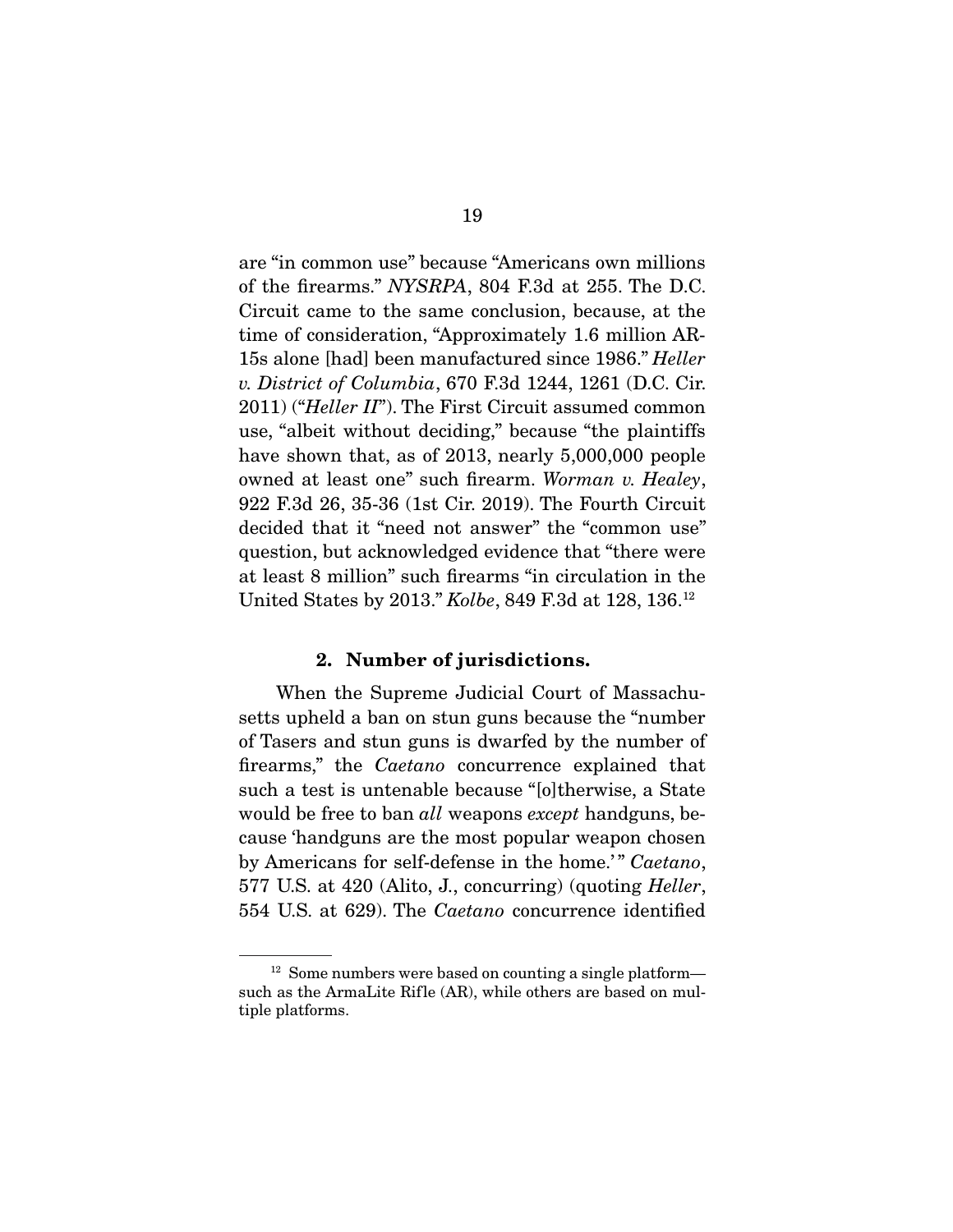"the more relevant statistic" as the absolute number of arms and the number of jurisdictions in which they are lawful. *Id.* The rifles banned in Maryland are legal in 44 states. Pet.Br. 9.

#### **3. Percentage of total.**

Some courts consider whether weapons of the type under consideration constitute a significant percentage of the total national arms stock. The Second Circuit found semiautomatic rifles to be "in common use" when they "represent about two percent of the nation's firearms." *NYSRPA*, 804 F.3d at 255. The First Circuit assumed common use for "three percent of guns in the United States," owned by "one percent of Americans." *Worman*, 922 F.3d at 35. The Fourth Circuit noted that the banned guns comprised nearly three percent of firearms owned nationwide. *Kolbe*, 849 F.3d at 126. Additionally, two of the banned types "accounted for approximately 20% of firearm sales in the United States in 2012." The guns "comprised between 18% and 30% of all regulated firearm transfers in Maryland in 2013." *Id.* at 128. The D.C. Circuit found "common use" because "in 2007 this one popular model [AR-15] accounted for 5.5 percent of all firearms, and 14.4 percent of all rifles, produced in the U.S. for the domestic market." *Heller II*, 670 F.3d at 1261.<sup>13</sup> These firearms are even more common today. Pet.Br. 21-22.

<sup>&</sup>lt;sup>13</sup> The numbers cited vary because of differences in what was counted—*e.g.*, percent of modern sales versus percent of total firearms owned.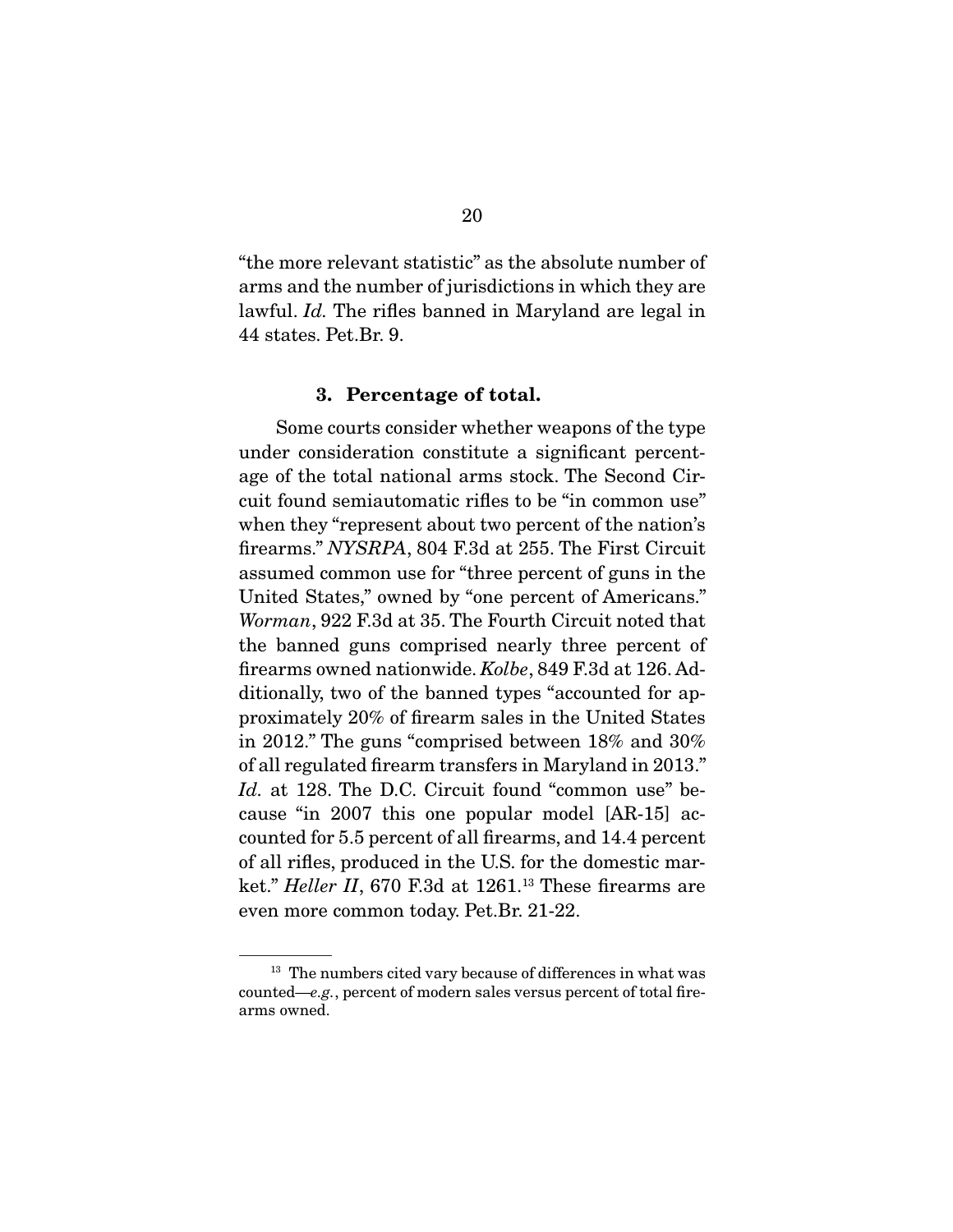#### **D. The level of generality for assessing "common."**

This Court has demonstrated that commonality is not to be determined by slicing arms types into subcategories. Rather, a protected arm must be among "sorts" or "kinds" of weapons that are "in common use at the time." *Heller*, 554 U.S. at 624, 627.

 When assessing handgun bans, neither *Heller* nor *McDonald* made any distinction between the two primary subcategories of handguns: revolvers and semiautomatic pistols. Nor did the Court concern itself with the unusual nature of the 9-shot, .22 caliber revolver far from the most popular type of handgun—that Mr. Heller sought to possess.14

 Revolvers are significantly less popular for self-defense than semiautomatic pistols. JOHNSON ET AL., at 1985-88 (in 2019 American manufacturers produced  $3,046,013$  pistols and  $580,601$  revolvers).<sup>15</sup> Moreover, the large majority of revolvers hold 5 or 6 rounds. For self-defense with a revolver, people relying on the diminutive .22 caliber are well in the minority.

 But as *Heller* implicitly recognized, for any number of reasons some law-abiding citizens choose a .22

<sup>&</sup>lt;sup>14</sup> *Heller* was based on Dick Heller's 2002 attempt to register in the District of Columbia his 9-shot, .22 caliber High Standard Buntline single action revolver. Plaintiffs' Motion for Summary Judgment, Exhibit A, *Parker v. District of Columbia*, 311 F. Supp. 2d 103 (D.D.C. 2004), https://web.archive.org/web/20111117110734/ http://www.gurapossessky.com/news/parker/documents/SJExhibitA.pdf.

<sup>&</sup>lt;sup>15</sup> http://firearmsregulation.org/www/FRRP3d CH20.pdf.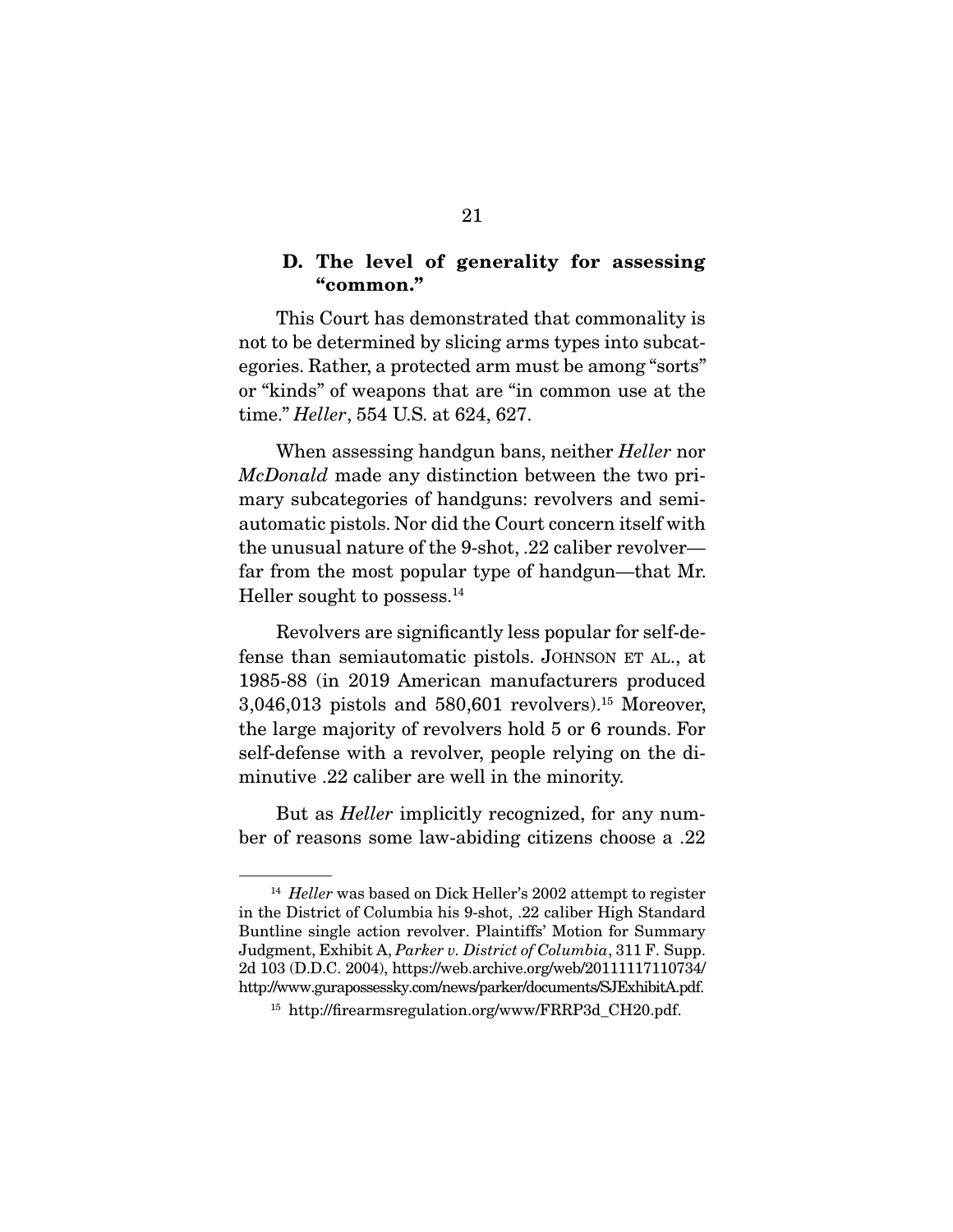revolver for self-defense and other lawful purposes, even though over 99 percent of other law-abiding citizens choose something else.16

 Just as *Heller* did not divide handguns into subclasses, *Caetano* did not subdivide or make distinctions among handheld electroshock arms. The concurrence described them as a "*class* of arms." 577 U.S. at 418 (Alito, J., concurring) (emphasis added). The "class" included "Tasers" (which eject electric prongs to a distance of several feet) and "stun guns" (which require the user to touch the device to the attacker's body). *Id*. at 415 n.2, 419-20.

 Because the Supreme Court performs the commonality analysis at the "sort," "kind," or "class" level, lower courts should not have upheld prohibitions of a subclass (or subsort or subkind) of rifles. This Court should not allow its "common use" test to be employed to ban a thin or thick slice of an otherwise-protected class of arms.

 Biathlon rifles are relatively rare. They are used by serious competitors in the sport of winter biathlon, which combines fast-paced cross-country skiing with precision target shooting. A biathlon rifle is exquisitely

<sup>16</sup> *See* Nelson Lund, *Second Amendment Standards of Review in a Heller World*, 39 FORDHAM URBAN L.J. 1617, 1627-28 n.57 (2012) ("Whether or not any of the Justices examined the record, the Court had to be referring to this specific revolver when it said: 'Assuming that Heller is not disqualified from the exercise of Second Amendment rights, the District must permit him to register *his handgun* and must issue him a license to carry it in the home.'") (citing *Heller*, 554 U.S. at 635) (emphasis added).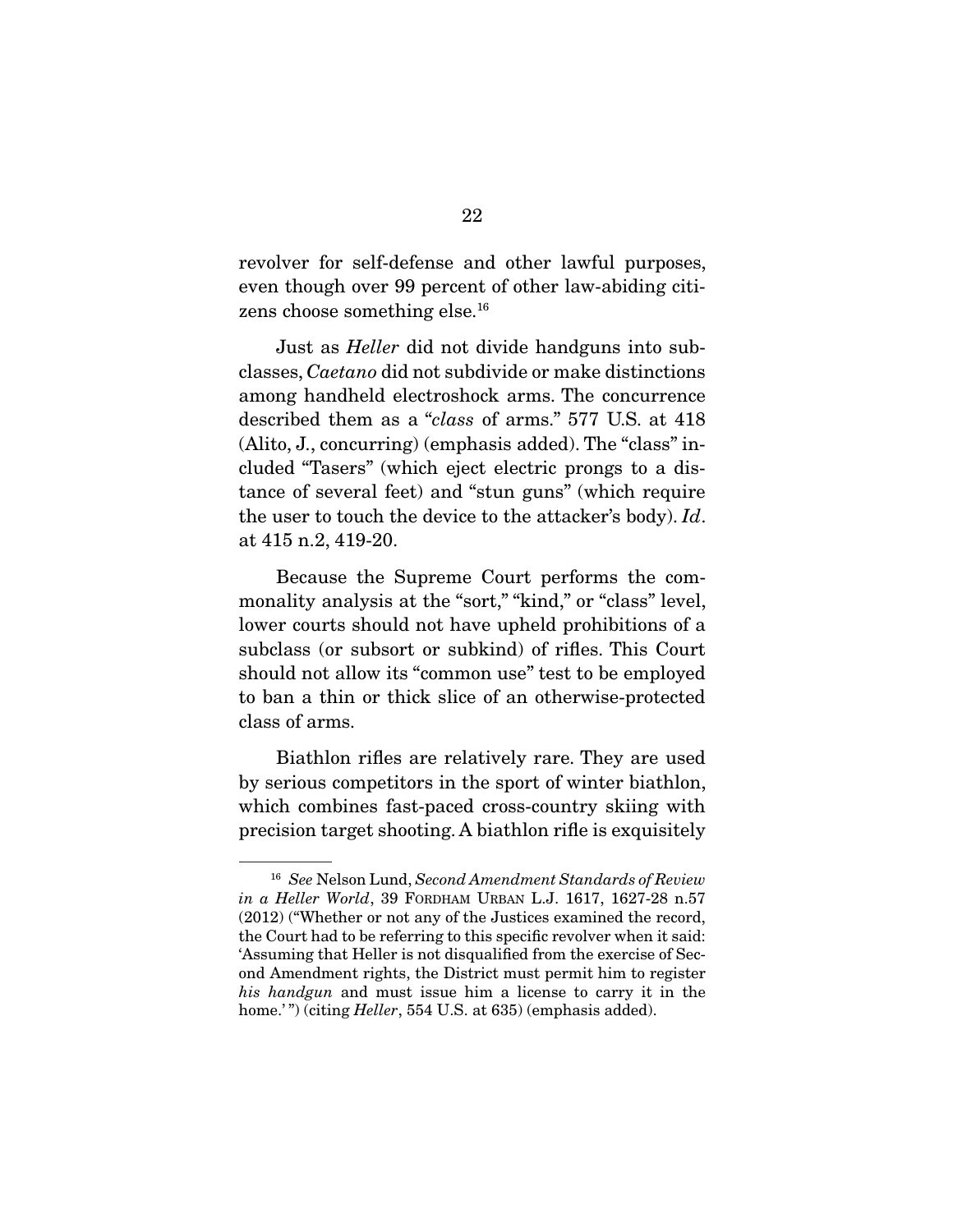balanced, rugged, ultra-reliable in adverse weather, and expensive.17

 Rifles, as a class, are the type of firearm least likely to be involved in crime. Pet.Br. 10. Biathlon rifles, far less. If "common use" can be drilled down into subtypes, then almost anything can be banned. The government can win a case at part one of the two-part test by showing that a particular subclass of arms is not common: Biathlon rifles are not "common" compared to many other types of guns. So the two-part test ends at part one. Biathlon rifles not being "common," there is no Second Amendment issue, and the case is over.

 The same analysis applies to a subclass of lowpowered pistols from Beretta and Taurus: the "tip-up barrel design." In Beretta's words, "Thanks to this design, you never need to rack the slide and you can load that first round directly into the chamber. This is especially convenient in cold weather, or for people with weaker hands."18 So, too, for a person with only one functional hand or arm. In more common semiautomatic pistols, the user must rack the slide backwards to make the gun ready to fire. This requires either

<sup>&</sup>lt;sup>17</sup> Casual biathlon participants might use multi-purpose rifles, such as a lightweight bolt-action .22 rifle.

<sup>18</sup> Beretta, *3032 Tomcat*, https://www.beretta.com/en/3032 tomcat/.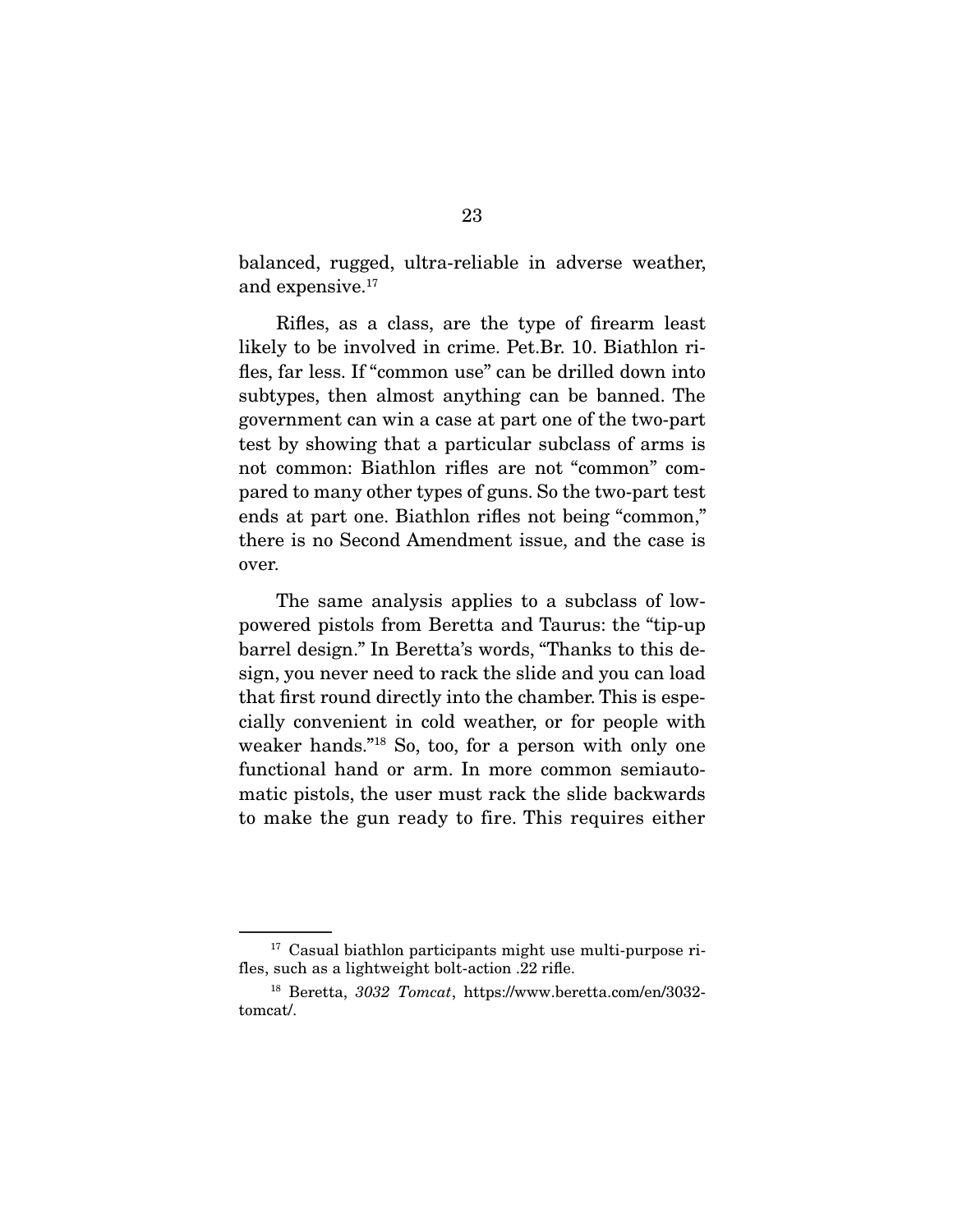significant strength or well-developed technique.<sup>19</sup> Although tip-up pistols use relatively weak ammunition (.22, .25, or .32 caliber), they are the right choice for some individuals.

 Neither .22 revolvers, biathlon rifles, nor tip-up pistols are the most common arms. The total handgun stock far outnumbers all of them combined. Dick Heller's odd handgun is protected, despite its rarity as a defensive arm. For the biathlon rifle, all other rifles, and all other arms, the *Heller* rule is the same: classes, not subclasses.

 The Fourth Circuit's "like" standard would allow biathlon rifle confiscation under a different theory. Like many modern sports (e.g., javelin, archery, fencing), biathlon deliberately mimics martial skills. The first Winter Olympic biathlon-type competition, in 1924 at Chamonix, was called "military patrol." When Josef Stalin's Soviet army attempted to annex Finland in 1939-40, Finns, who could shoot precisely and ski quickly, repelled the attackers in the Winter War and saved Finland's democracy. Combining skiing and shooting was also the objective of the famed American 10th Mountain Division in the Italian Alps during World War II. Biathlon rifles are "like" military arms, as they are for an activity that emulates warfare. The same is true for bows, arrows, swords, and javelins, which are deadly weapons; their modern versions are

<sup>19</sup> The Well-Armed Woman, *Racking the Slide on Your Gun*, https://thewellarmedwoman.com/training-handling/racking-theslide-of-your-gun/ .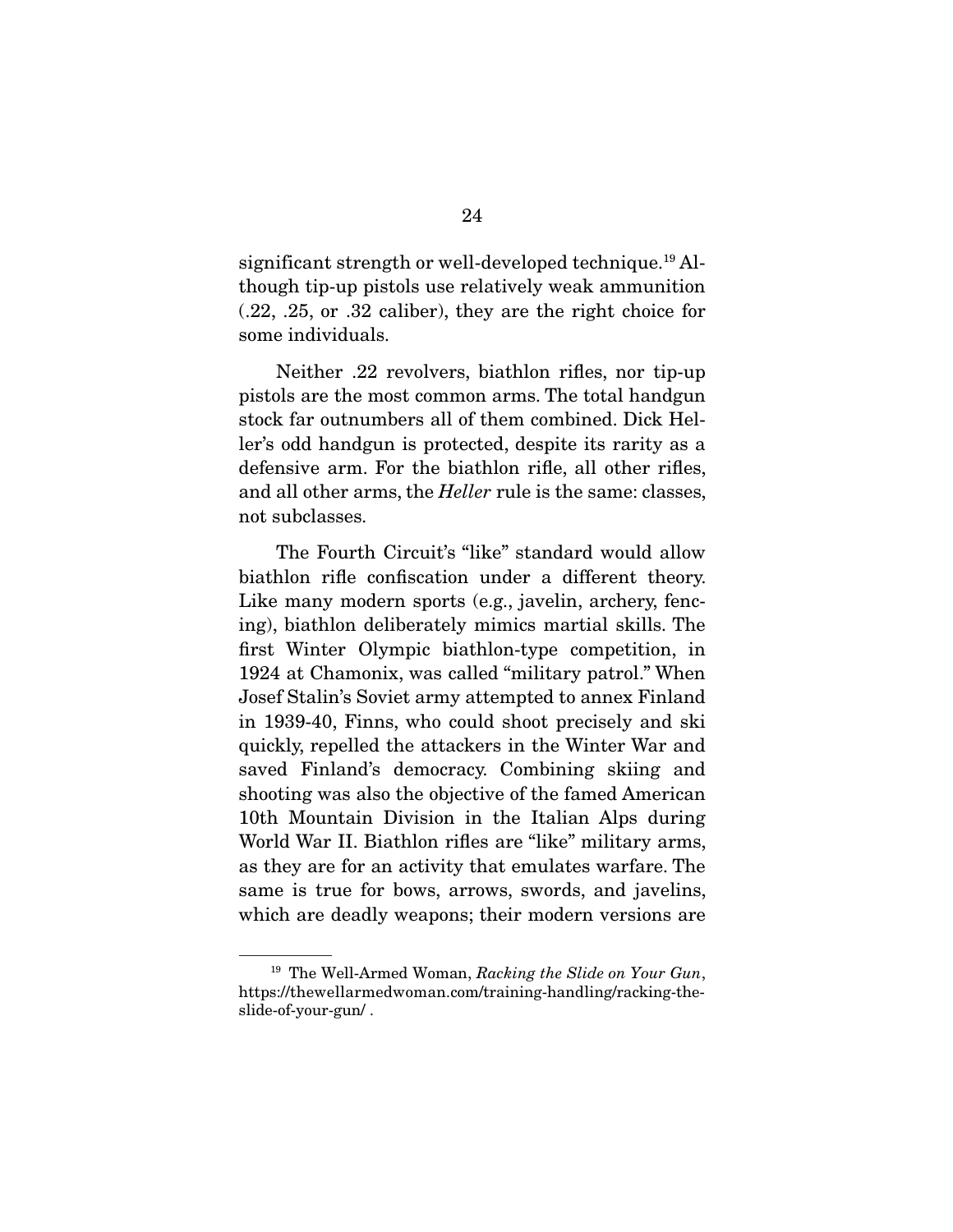"like" the weapons that were used for centuries for warfare, hunting, or defense.

### **E. Law-abiding citizens, not the courts, decide which common arms are appropriate for their personal circumstances.**

Below, Respondents argued that the rifles in question are unprotected because they are rarely fired in self-defense. *See* Respondent's Br. 10, *Bianchi v. Frosh*, 858 Fed. Appx. 645 (4th Cir. 2021). Similarly, the D.C. Circuit upheld a rifle ban by pointing out that handguns are used most often for self-defense and by stating that plaintiffs had not shown sufficient evidence that the rifles "are well-suited to or preferred for the purpose of self-defense or sport." *Heller II*, 670 F.3d at 1262. In another case, the plaintiffs did detail why the rifles were especially well-suited for lawful defense. The First Circuit retorted that the same characteristics also made the rifles more useful for criminals. *Worman v. Healey*, 922 F.3d 26, 40 (1st Cir. 2019).

 The First Circuit's rationale is the same as *Heller*'s dissent: "the very attributes that make handguns particularly useful for self-defense are also what make them particularly dangerous." *Heller*, 554 U.S. at 711 (Breyer, J., dissenting).

 The *Heller* majority did not believe that criminal use of common arms was a constitutionally sufficient reason to prohibit possession by the law-abiding. Nor did *Heller* attempt to quantify defensive handgun incidents. The Court, instead, simply observed that many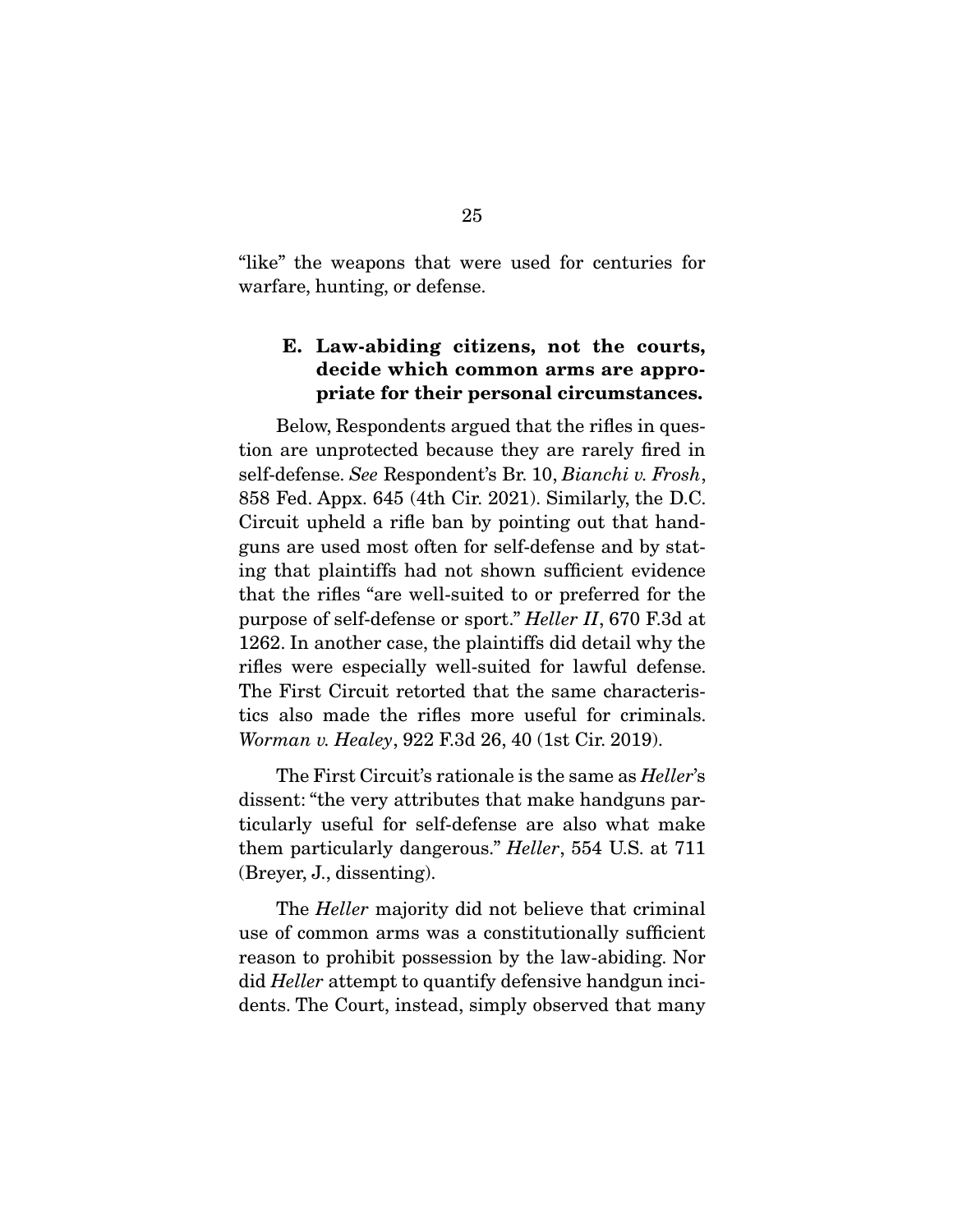Americans "keep" and have "chosen" handguns for selfdefense. *Heller*, 554 U.S. at 629-30.

 Similarly, millions of Americans keep the Maryland-banned firearms for self-defense and other lawful purposes. Some defenders prefer rifles because rifles have longer barrels than handguns, so they are generally more accurate. The most common caliber for the rifles banned by Maryland is the .223, an intermediatepower cartridge that is easier to handle, especially by persons with limited upper body strength.

#### **F.** "**Common use" is not limited to selfdefense; it includes all lawful purposes.**

As detailed in Petitioners' Brief, the banned rifles are purchased for hunting, self-defense, target shooting, and other lawful purposes. Pet.Br. 22. Even if the rifles were purchased solely for hunting, they would be no less protected.

 Self-defense is not the only Second Amendment activity. The right encompasses arms "typically possessed by law-abiding citizens for *lawful purposes*," *Heller*, 545 U.S. at 625 (emphasis added). "The traditional militia was formed from a pool of men bringing arms 'in common use at the time' for lawful purposes *like* self-defense." *Id.* at 624 (emphasis added).

*Heller* approvingly quoted the Supreme Court of Tennessee: "the right to keep arms involves, necessarily, the right to use such arms for all the ordinary purposes." *Id.* at 614 (quoting *Andrews v. State*, 50 Tenn.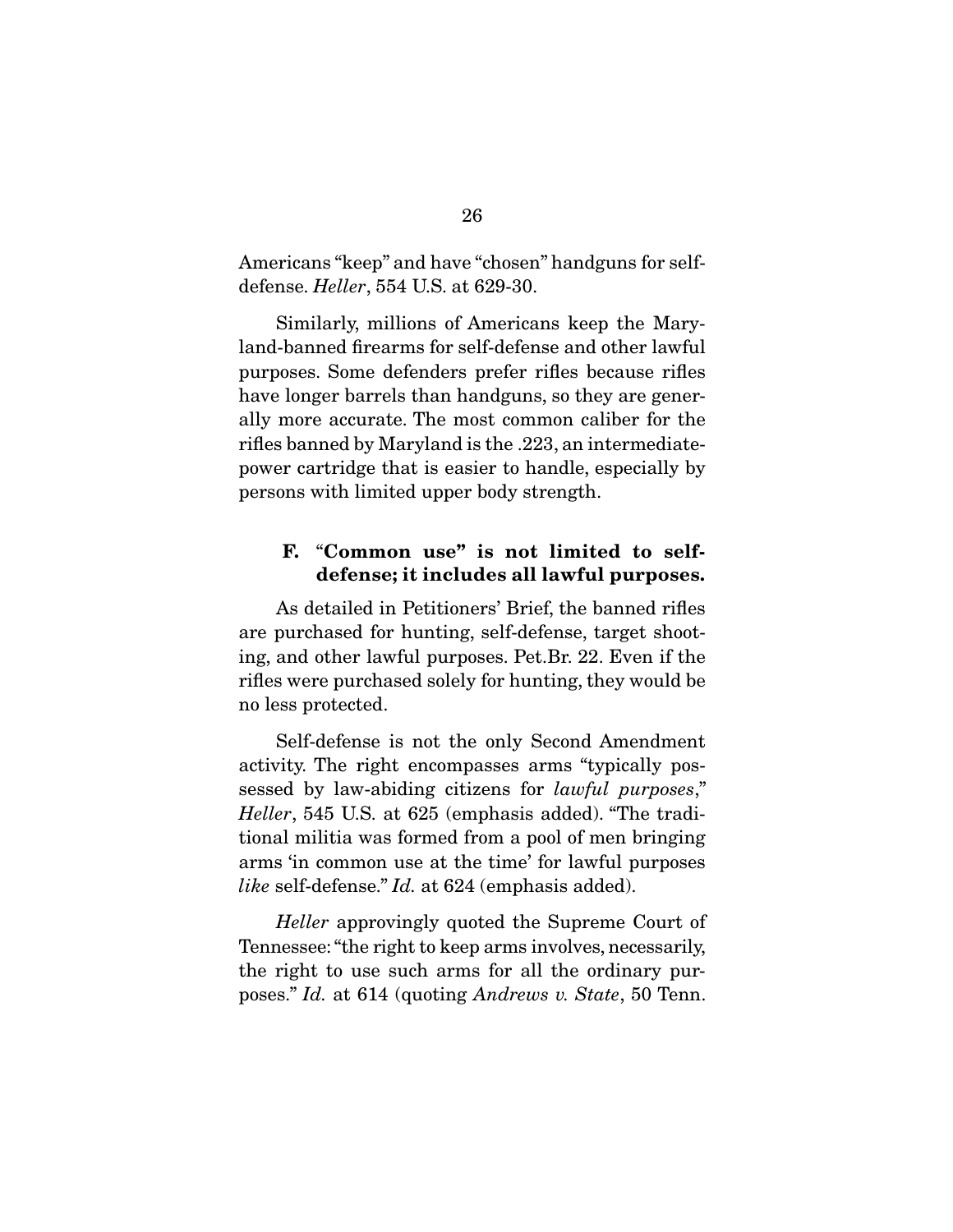165, 178 (1871)). And *Heller* acknowledged that "most [Americans in the Founding Era] undoubtedly thought [the right] even more important for self-defense and hunting" than for militia service. *Id.* at 599. The dissent similarly recognized that "[w]hether [the Second Amendment] also protects the right to possess and use guns for nonmilitary purposes like hunting and personal self-defense is the question presented by this case." *Id.* at 636-37 (Stevens, J., dissenting).

*McDonald* summarized the "central holding in *Heller*: that the Second Amendment protects a personal right to keep and bear arms for lawful purposes, most notably for self-defense within the home." *McDonald*, 561 U.S. at 780; *see also Friedman*, 577 U.S. at 1042 (Thomas, J., joined by Scalia, J., dissenting from denial of certiorari) ("The overwhelming majority of citizens who own and use such rifles do so for lawful purposes, including self-defense and target shooting. Under our precedents, that is all that is needed . . . under the Second Amendment.") (citation omitted); *Luis v. United States*, 578 U.S. 5, 26-27 (2016) (Thomas, J., concurring) ("The right to keep and bear arms . . . implies a corresponding right to . . . acquire and maintain proficiency in their use") (quotations and citations omitted).

 Every federal court of appeals to address the issue found that the Second Amendment right protects other lawful purposes. *See* David B. Kopel & Joseph G.S. Greenlee, *The Federal Circuits' Second Amendment Doctrines*, 61 ST. LOUIS U. L.J. 193, 204-07 (2017). Notably, the Seventh Circuit twice struck restrictions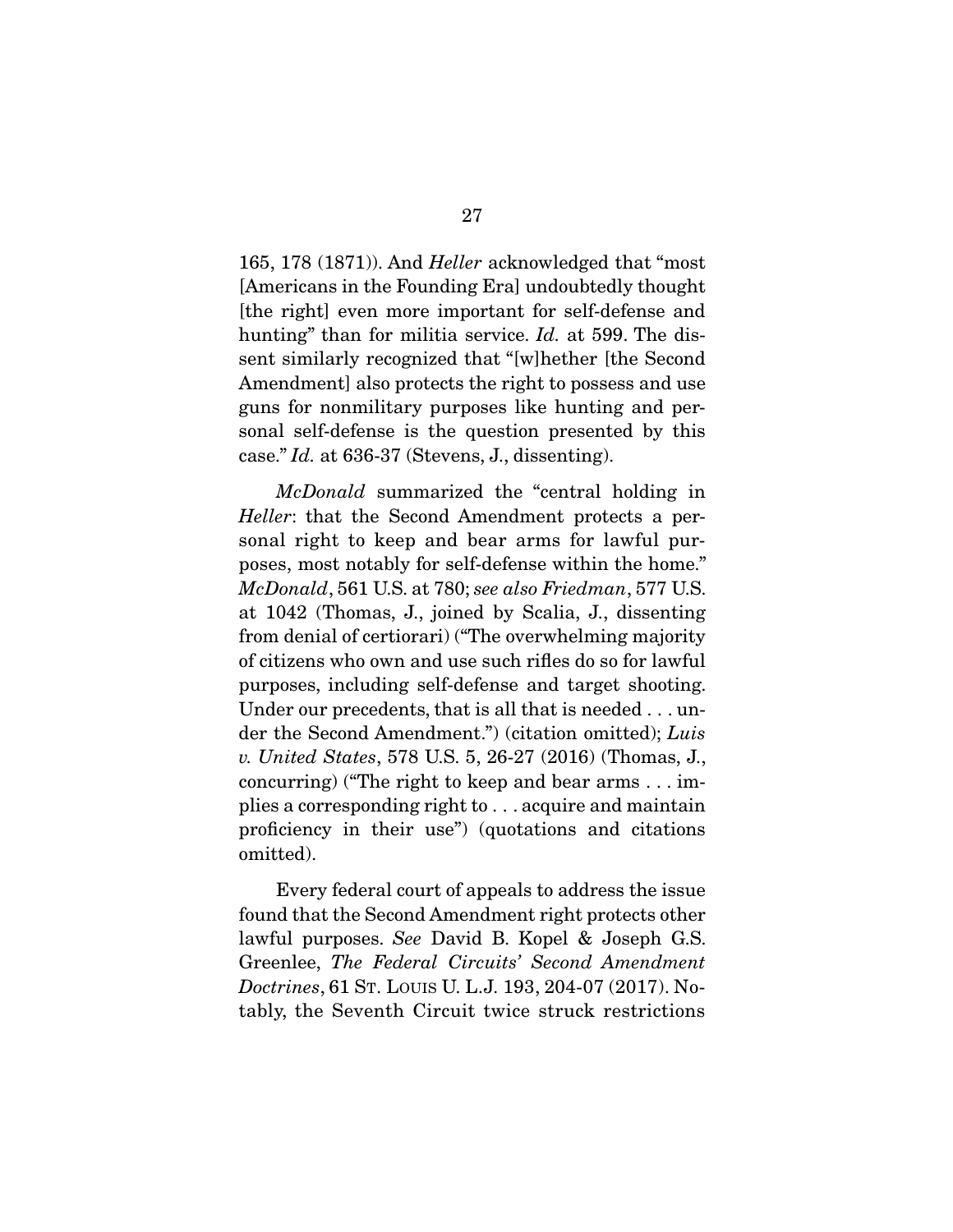on firing ranges for violating the Second Amendment. *Ezell v. City of Chicago*, 651 F.3d 684 (7th Cir. 2011); *Ezell v. City of Chicago*, 846 F.3d 888 (7th Cir. 2017).

**CONCLUSION** 

--------------------------------- ♦ ---------------------------------

For the foregoing reasons, this Court should grant the Petition for Writ of Certiorari.

Respectfully submitted,

DAVID B. KOPEL *Counsel of Record*  INDEPENDENCE INSTITUTE 727 East 16th Ave. Denver, CO 80203 (303) 279-6536 david@i2i.org

GEORGE A. MOCSARY UNIVERSITY OF WYOMING COLLEGE OF LAW 1000 East University Ave. Department 3035 Laramie, WY 82071 (307) 766-5262 gmocsary@uwyo.edu